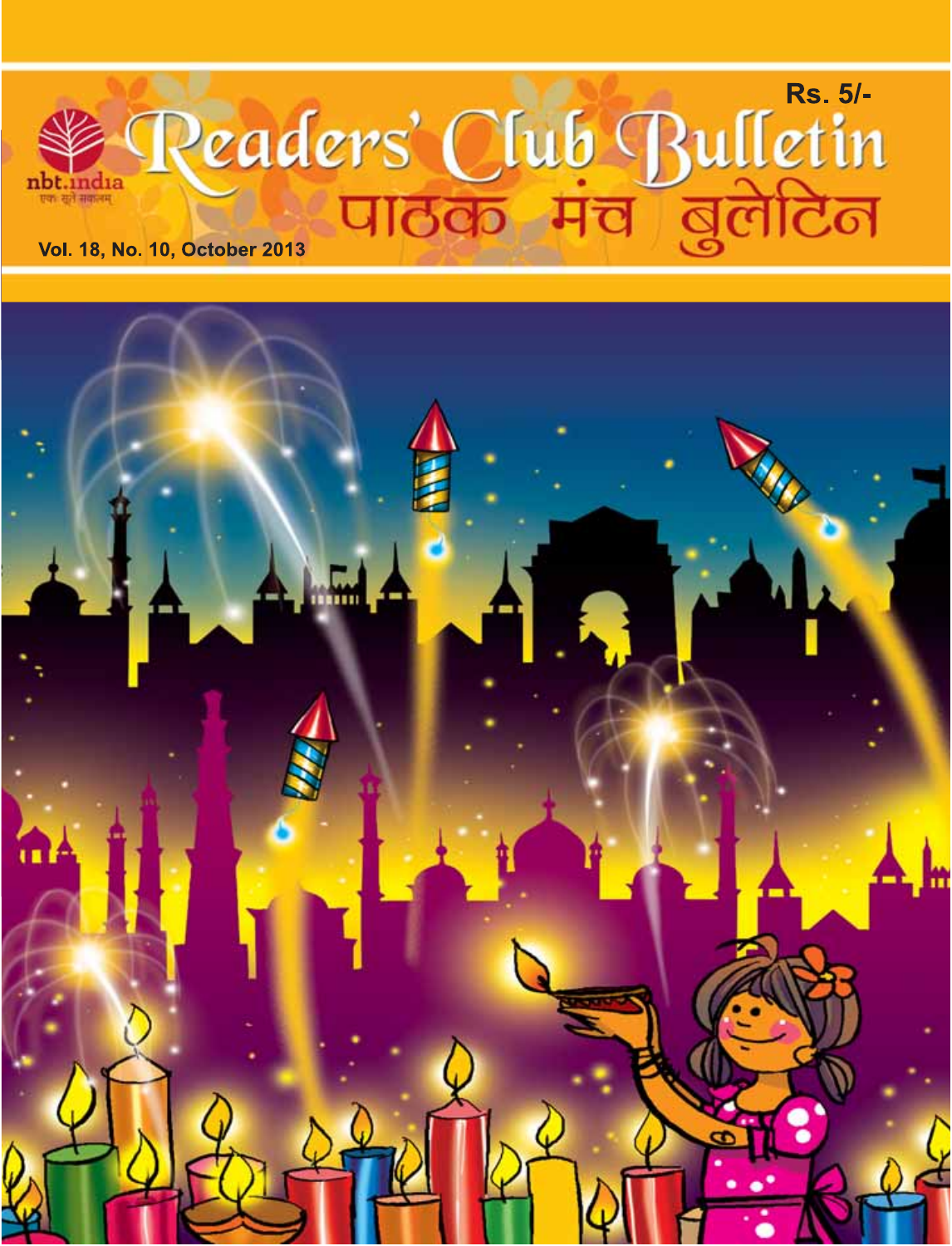

## **Readers' Club Bulletin** पाठक मंच बुलेटिन

### **Vol. 18, No. 10, October 2013 only and 18, अंक 10, अक्टूबर 2013**

#### **Editor / संपादक Manas Ranjan Mahapatra मानस** रंजन महापात्र Assistant Editors / सहायक संपादकगण **Deepak Kumar Gupta** दीपक कुमार गुप्ता **Surekha Sachdeva सरेखा सचदेव Production Officer / उत्पादन अधिकारी Narender Kumar नरेन्द्र** कमार **Illustrator / चित्रकार Arya Praharaj** आर्य **प्रहराज** Printed and published by Mr. Satish Kumar, Joint Director (Production), National Book Trust, India, Nehru Bhawan 5, Institutional Area, Phase-II, Vasant Kunj, New Delhi-110070 Printed at Pushpak Press Pvt, Ltd. 203-204, DSIDC Shed, Ph-I Okhla Ind. Area, New Delhi. Typeset at Nath Graphics, 1/21, Sarvapriya Vihar, New Delhi-110016 **Contents/***l* **Interactive Storytelling Session** 1 lkr समुंदर बाद बाद आर्मिताभ शंकर राय चौधरी The Mahatma and... Sabyasachi Bhattacharya 4 मुझे तो चालीस करोड... शोभा माथुर ब्रिजेंद्र 7 Diwali Indira Noopur 9 Mkd fVdV vkseizdk'k ctkt 13 चाट $\frac{14}{14}$ Princess Belmanti Radha Kant Bharti 16 खेल गीत जिल्लाको साधरी शास्त्री जिल्लाको अस्ति । १८ Anecdotal Euphoria Cadet Lalit Kumar 19 राजकमार और परी $\frac{1}{2}$  वेद प्रकाश कवर $\frac{22}{2}$ छक्कम छक्कम रेल प्रत्यूष गुलेरी बाट 24 Birds, Animals and... Mohan Lal Mago 25 frDds f'kopj.k pkSgku 26 जापान : एक महान देश दन्दिरा बागची  $27$ Highs and Lows Cadet Vivek Boora 29 ohjcgwVh ;k Fkzh&Oghyj dkj vkboj ;wf'k,y 32

### *Editorial Address /* **laikndh; irk**

National Centre for Children's Literature, National Book Trust, India, Nehru Bhawan 5, Institutional Area, Phase - II, Vasant Kunj, New Delhi-110070

राष्ट्रीय बाल साहित्य केंद्र, नेशनल बक टस्ट, इंडिया, नेहरू भवन, 5 इंस्टीटयशनल एरिया, फेस-11, वसंत कुंज, नई दिल्ली-110070

E-Mail (ई-मेल): office.nbt@nic.in

Per Copy/ एक प्रति Rs. 5.00 Annual subscription / वार्षिक ग्राहको : Rs. 50.00

Please send your subscription in favour of **National Book Trust, India.**

कपया भगतान **नेशनल बक टस्ट, इंडिया के** नाम भेजें।

This Bulletin is meant for free distribution to Readers' Clubs associated with National Centre for Children's Literature.

यह बुलेटिन राष्ट्रीय बाल साहित्य केंद्र से जुडे पाठक मंचो को नि:जुल्क वितरित किया जाता है।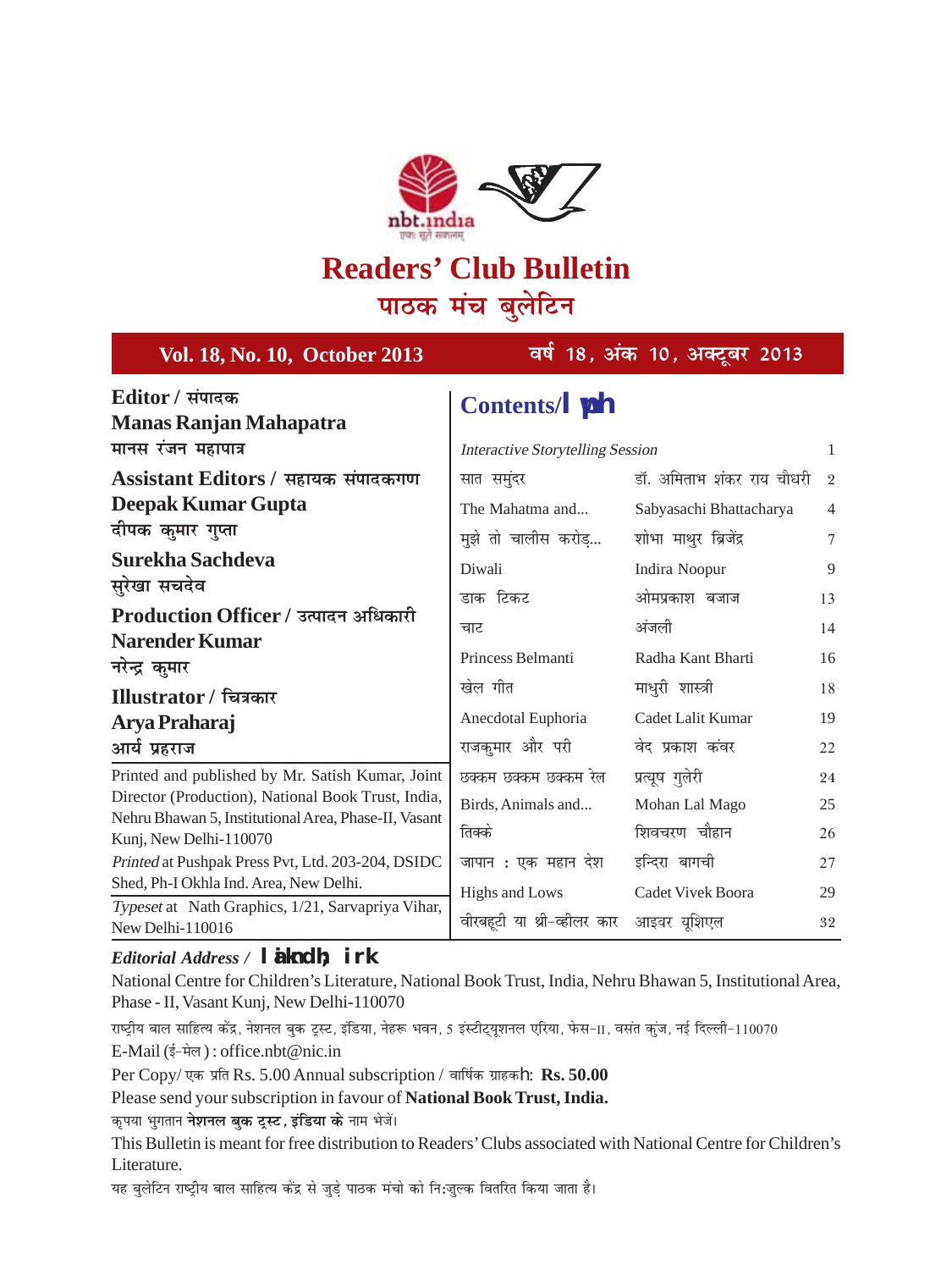## **Interactive Storytelling Session for School Children**

As a part of its efforts to connect children to books and reading, NCCL organised an interactive storytelling session for school children with **Prof. Anvita Abbi**, author and **Shri Atanu Roy**, illustrator of the NBT book Jiro Mithe in Nehru Bhawan, Vasant Kunj, New Delhi on 20 September 2013. The session, divided into two parts was held in NBT's book shop and NCCL Library respectively.

**Prof. Anvita Abbi** enlightened the children about the title Jiro Mithe. She said that, this the first folktale from Andaman and Nicobar Islands that has ever been published for children in a book form. She added that it was narrated to her by a tribal man of Andaman a few years back. This folktale brings into light the belief why the people of Andaman do not kill birds and consider birds as their ancestors. She also informed children about birds that exist only in Andaman. Later, she retold the story of Jiro Mithe which rejoiced the children.

**Shri Atanu Roy** revealed to the children the basic elements required to make illustrations attractive and appealing to the readers. He also told children that the illustrations should synchronize with the story and a lot of research needs to be done before preparing illustrations of a story.

During the second session, the



children visited NCCL Library and glanced through the books available there on various subjects related to children's literature in different Indian and foreign languages. Prof. Abbi and Shri Roy resumed the storytelling and interacted with the children. They talked about various aspects of creativity and gave children guidelines to develop creativity. The children showed keen interest in the session and asked several questions related to the folktale and illustrations used in the book.

Around 90 students accompanied with their teachers from different schools of Delhi and NCR including Ajanta Public School, Gurgaon, Bhatnagar International School, Vasant Kunj and Sri Sathya Sai Vidya Vihar, Vasant Kunj particpated in the session. Ms Farida M. Naik, Joint Director, NBT and Shri Shashi Shetye, renowned illustrator also attended the session.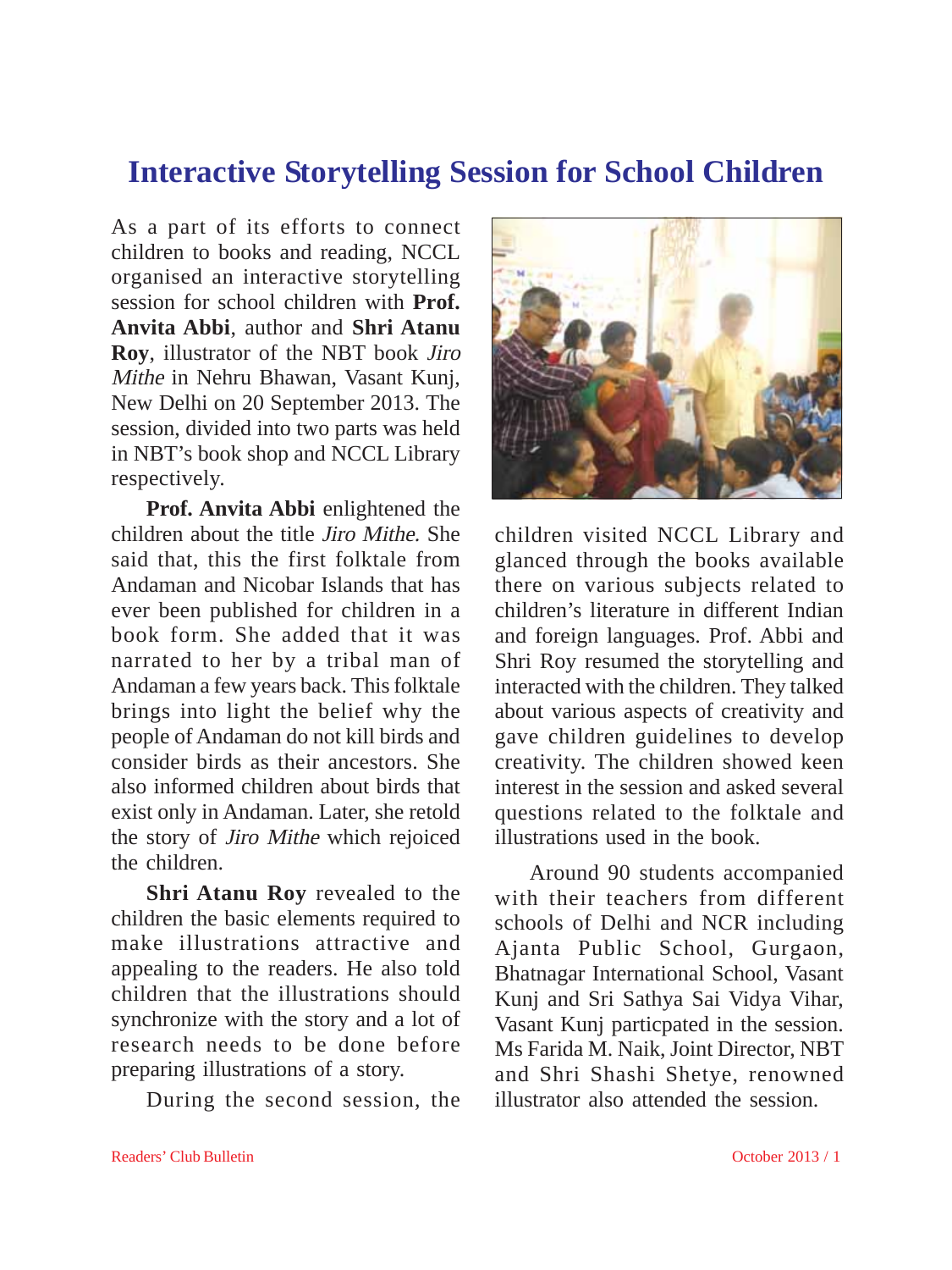धारावाहिक उपन्यास भाग $: 8$ 

## सात समुदर पहला कदम डॉ. अमिताभ शंकर राय चौधरी

आपको हम यह याद दिलाना चाहते हैं कि पिछले भाग में आपने पढ़ा था आर्थर का बैडमिंटन खेलने तथा घायल होकर रात भर कराहते रहने के बारे में। इस भाग में कुछ और नई बातें...

चारों ओर भीड़। तरह-तरह की आवाजें। ओणम के अवसर पर पंपा के किनारे समूचा हरिपदम गाँव मानो इकट्ठा हो गया है। किसी का साथी बिछड़ गया है। वह उसे पुकार रहा है। कोई बच्चा अपने माँ-बाप से अलग होकर रो रहा है। दूसरी कोई औरत उसे मना रही है। गाँव में करीब सभी एक-दूसरे को जानते हैं। वह आवाज दे रही है ''अरे कारतम्मा. देख तेरे बेटे ने रो-रोकर क्या हाल बना लिया है!"

ऐसे में, देखते-ही-देखते भीड में से रास्ता बनाते हुए नारायणन गायत्री को लेकर पंपा के किनारे पहुँच गए। फिर उसका फ्राक उतारकर गंजी के ऊपर से उसकी कमर के चारों ओर उन्होंने अपना गमछा बाँध दिया।

''दूददा!'' गायत्री कुछ कहना चाहती थी, परंतु उसका गला सूख रहा था।

"अरे चल!" कहते हुए नारायणन ने उसे गोदी में उठाकर पानी में लाकर खडा कर दिया।

कतार में बीस-बाईस छोटी-छोटी लड़कियाँ खड़ी थीं। थोड़ी दूर पानी में दो नावों के बीच एक बाँस तैर रहा था। वही था प्रतियोगिता का अंतिम छोर। प्रतियोगियों को उसे छूकर वापस किनारे आना था।

गायत्री को लगा, उसके पैर काँप रहे हैं। इतने में व्हिसिल बजी। चारों ओर के

शोरगुल के बीच एक नई उल्लास ध्वनि।

सभी लड़कियों ने एक साथ छलाँग लगाई। 'छप्प' की आवाज हुई। फिर लगीं सभी हाथ-पाँव चलाने ।

सभी के घर वाले उनका हौसला बढ़ा रहे थे। "पंचमी. चल-चल. आगे बढ!"

किसी ने किसी कोच से तो तैराकी का प्रशिक्षण लिया नहीं था। जोश और हिम्मत ही उनकी पूँजी थी। पानी से सिर ऊँचा करके सब हाथ-पैर मार रही थीं।

गायत्री भी पागलों की तरह हाथ-पैर चला रही थी। शायद एकाध बार अप्पुपन की आवाज उसके कानों तक गई होगी, "शाबाश बेटी!"

हर्ष और उत्साह से सभी लोग कुछ-न-कुछ कह रहे थे।

मंद-मंद पानी के हिलोरे में वह बाँस हिल रहा था। कभी ऊपर, कभी नीचे लहरें उसे नचा रही थीं। जैसे कबूतरों का झुंड दाना चुगने के लिए पंख फडफडाकर एक साथ तेज उड जाता है, उसी तरह वे नन्ही-नन्ही लड़कियाँ इस बाँस को छूकर तुरंत किनारे की ओर भागीं। पलक झपकते ही गायत्री भी उस बाँस को

2 / vDVrcj 2013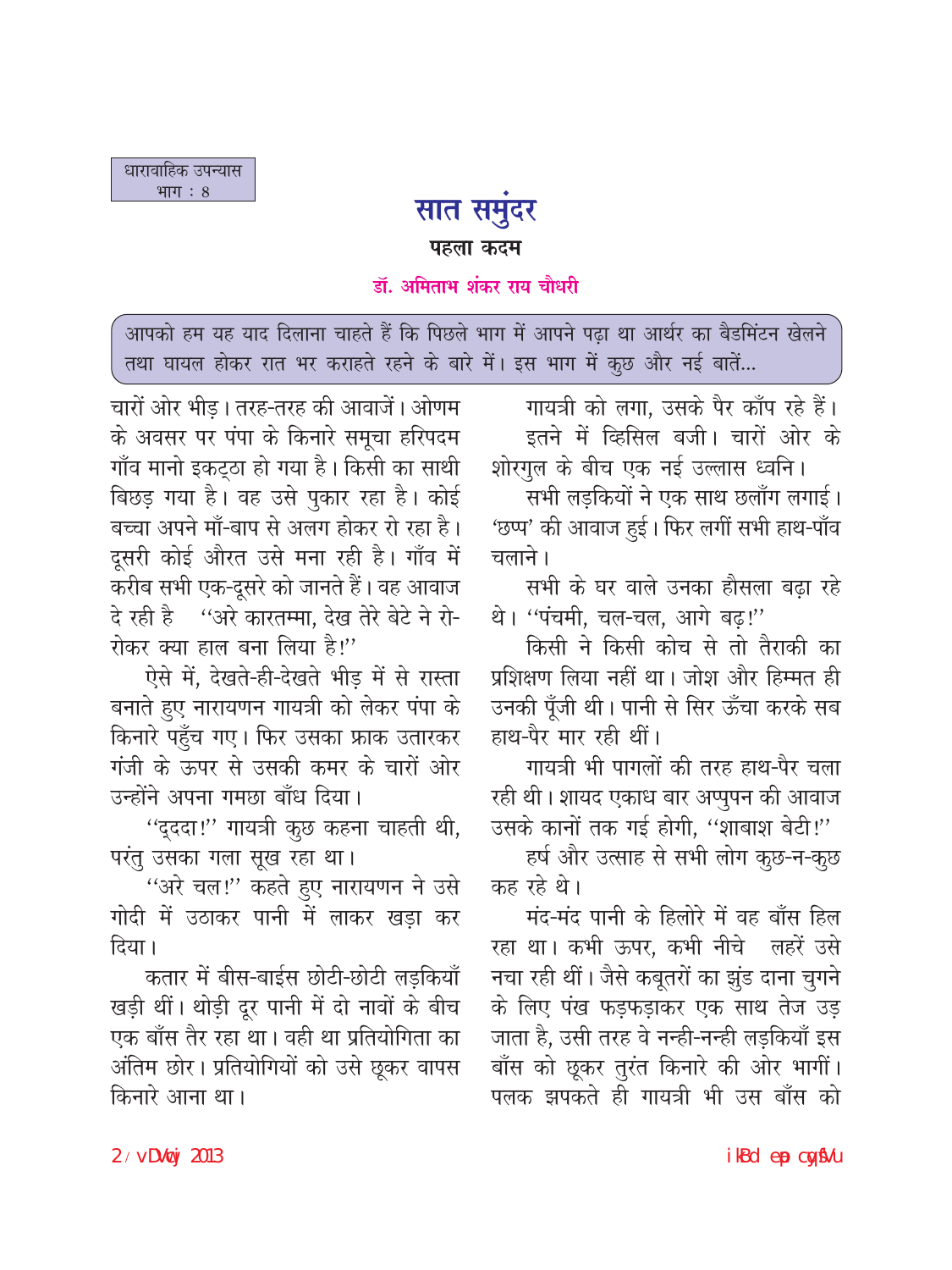छूकर वापस आने लगी। हर्ष से प्रफुल्लित और उत्साह से भरपूर ददुदा का चेहरा सामने था। वे हाथ हिला रहे थे। अगले ही क्षण गायत्री नारायणन की बाँहों में थी।

बासठ साल के नारायणन पोती को कंधे पर बैठाकर नाच रहे थे, झूम रहे थे, "तू फर्स्ट आ गई रे!"

थोडी ही देर में माइक में गायत्री के नाम की घोषणा हुई। पुरस्कार लेने के लिए उसे बुलाया जा रहा था। माइक पर

अपना नाम सुनते ही उसे घबराहट होने लगी। वह काँप रही थी। पेट और पिंडलियों की माँसपेशियों में एक अजीब-सा तनाव था। दर्द हो रहा था। वह कह रही थी, अप्पुपन से कि वह जाकर उसका पुरस्कार क्यों नहीं ले लेते हैं। नारायणन ने उसका बाल पकड़कर खींचा,

''तेरा पुरस्कार मैं क्यों लूँ? चल, जा!''

जहाँ उसका नाम लिखा गया था, वहीं एक छोटा-मोटा मंचनुमा मचान बना था। गायत्री घबराते- घबराते सिर झुकाए पुरस्कार लेने पहुँची। बेचारी ने देखा भी नहीं कि उसे पुरस्कार में आखिर मिला क्या। उसे पुरस्कार का डिब्बा खोलने की भी फुरसत नहीं मिली।

मंच से उतरते ही अप्पुपन ने उसे कसकर



बाँहों में भींच लिया, ''चल, घर चलते हैं। सब कितने खुश होंगे!"

तभी किसी ने आकर उनको प्रणाम किया, "सर. आपने मुझे पहचाना?"

वह व्यक्ति था तैराकी प्रतियोगिता का रैफरी-निर्णायक। उसने कहा, ''मैं हूँ कुमारन नयनार। सन् अस्सी में हाईस्कूल किया था। फुटबॉल टीम का गोलकीपर था। $"$ 

 $''$ ओह-हो-हाँ-हाँ !' नारायणन अपना सिर हिलाने लगे। ''कहो कैसे हो? कहाँ हो आजकल?''

''मैं अलेप्पी में हूँ। वहीं विश्वविद्यालय तरणताल का इन्सट्रक्टर हूँ।''

गायत्री चुपचाप बगल में खड़ी थी। अप्पुपन कब घर चलेंगे? आज शाम को आतिशबाजी भी होगी। मैदान में सभी इकटूठे होंगे।

दोनों में इधर-उधर की बातें हो रही थी कि अचानक उन्होंने नारायणन का हाथ थाम लिया, ''सर, आपसे एक चीज माँगनी है!''

नारायणन चौंक उठे, "मुझसे? क्या?"  $'$ आपकी पोती!''

(क्रमशः ...)

सी-26/35-40 ए, रामकटोरा वाराणसी-221001 (उ.प्र.)

**Readers' Club Bulletin** 

October 2013 / 3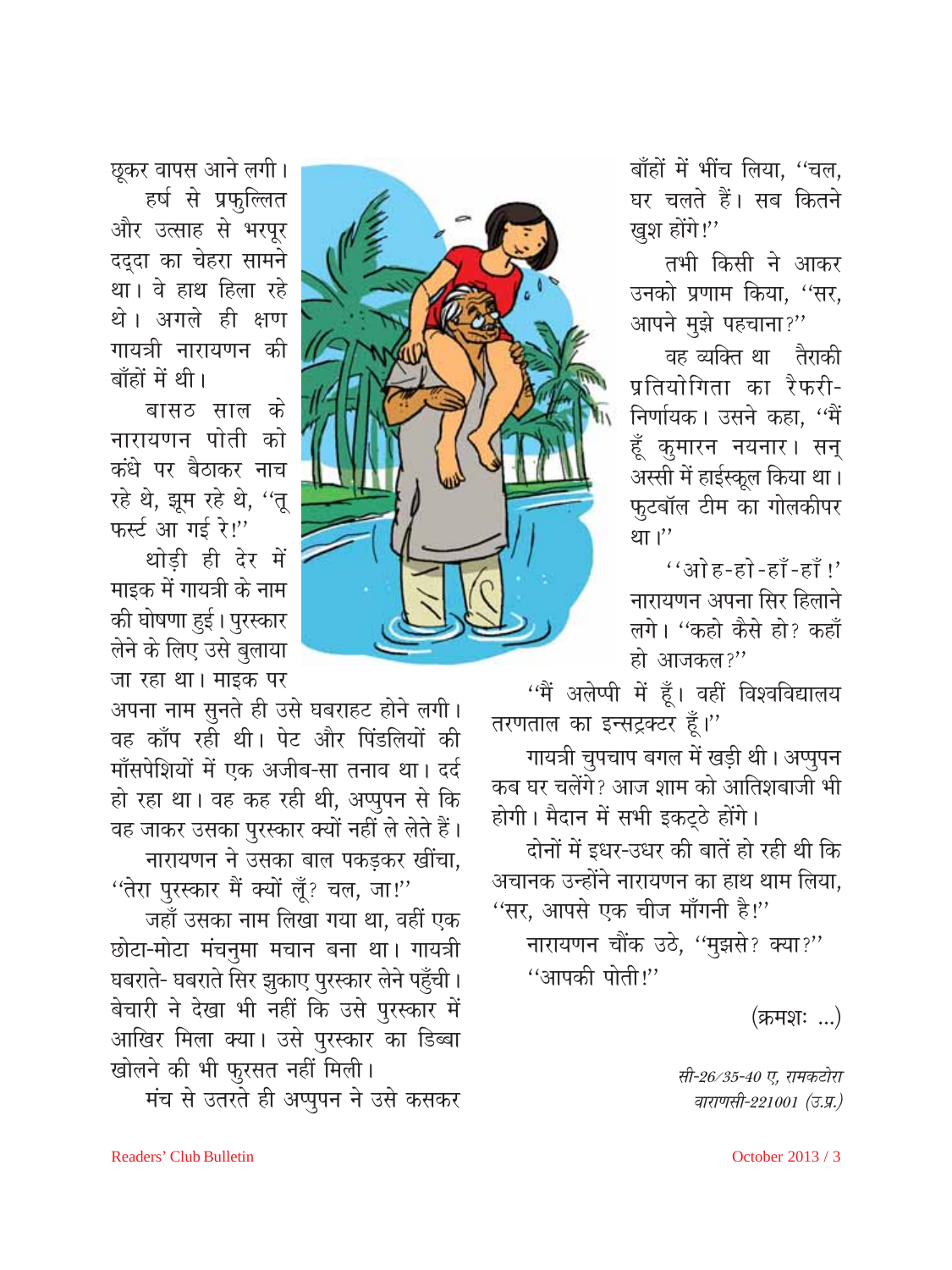## **The Mahatma and The Poet**

**Compiled and edited by Sabyasachi Bhattacharya**

Mahatma Gandhi and Gurudev Rabindranath Tagore shared a unique bond and often exchanged letters with each other on various issues. Both of them had built educational institutions based on their ideologies in rural areas that were not sponsored by the British Government.

Mahatma Gandhi was deeply influenced by the Tagore's experiments at Santiniketan and later on adopted the method at his ashrams in Wardha and Sevagram. Gandhiji also framed the fundamentals for 'Basic Education' in India.

In 1935, due to financial situation, Gurudev Rabindranath Tagore was facing difficulties to run Santiniketan and asked Gandhiji for help. On the occasion of Birth Anniversary of Mahatma Gandhi on 2 October, we are producing some of the letters exchanged between the two great personalities taken from the NBT book entitled The Mahatma and The Poet.

### **Rabindranath Tagore's appeal to Mahatma Gandhi about Santiniketan**



Santiniketan, (Birbhum) 12th September 1935

My dear Mahatmaji,

I am glad Suren had an opportunity to discuss with you in detail the financial situation of the asrama during his recent visit to Wardha. I know how busy you are with your various activities and though I have often thought of telling you of my difficulties I have never done so before. But Charlie insisted that you must be informed about the situation and then only I gave permission to discuss it with you. Over thirty years I have practically given my all to this mission of my life and so long as I was comparatively young and active I faced all my difficulties unaided and through my struggles the institution grew up in its manifold aspects. And now, however,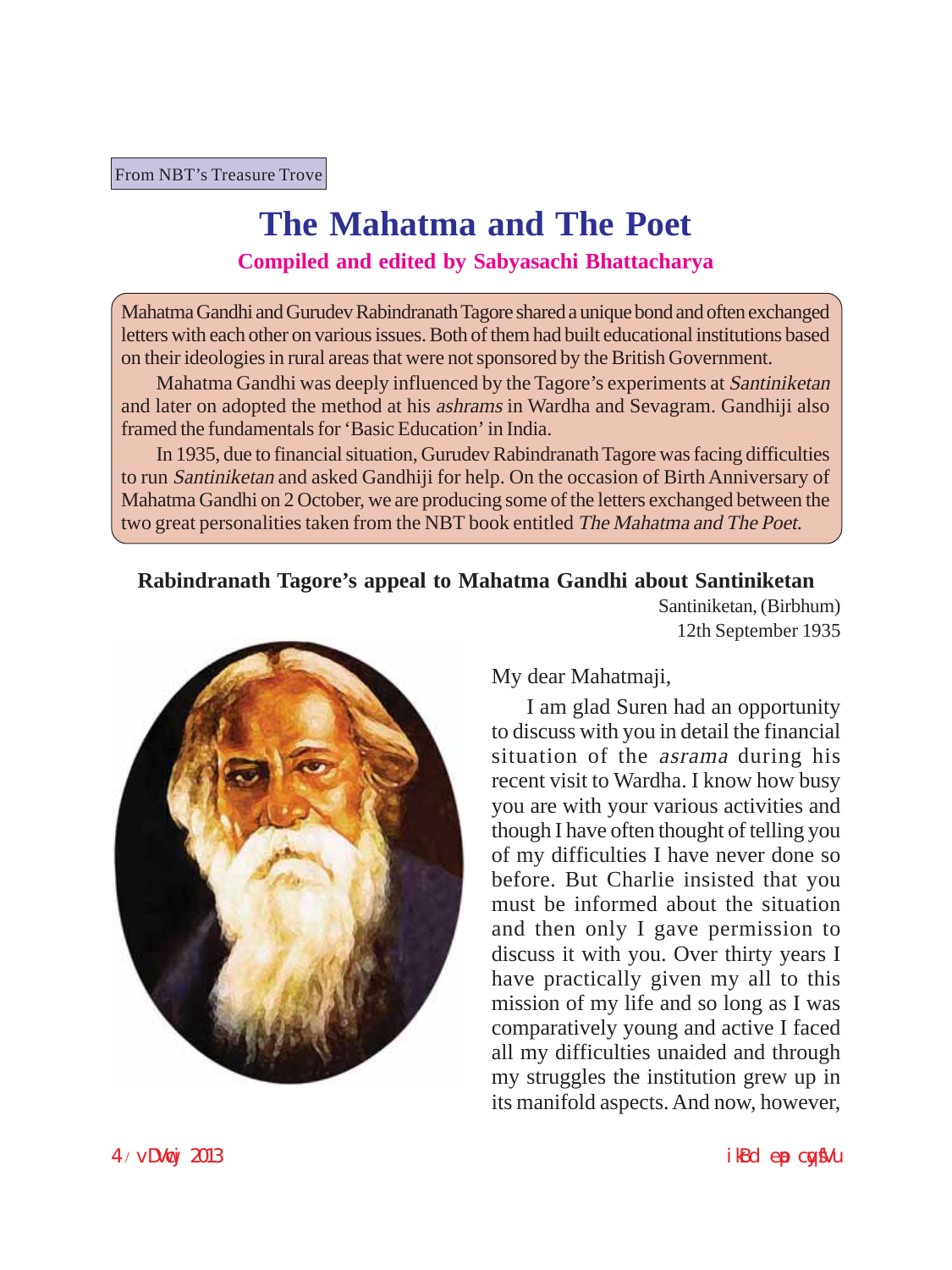

when I am 75 I feel the burden of my responsibility growing too heavy for me, that owing to some deficiency in me that my appeals fail to find adequate response in the heart of my people though the cause that I have done my utmost to serve is certainly valuable. Constant begging excursions with absurdly meager results added to the strain of my daily anxieties and have brought my physical constitution nearly to an extreme verge of exhaustion. Now I know of none else but yourself whose words may help my countrymen to realize that it is worth their while to maintain this institution in fullness of its functions and to relieve me of perpetual worry at this last period of my waning life and health.

With deepest love,

Rabindranath Tagore

**Gandhi undertakes to help Tagore**

Wardha, 13 October 1935

Dear Gurudev,

Your touching letter was received only on 11th inst. when I was in the midst of meetings. In the hope of delivering it to me personally Anil needlessly detained it. I hope he is now quite restored to health. Yes, I have the financial position before me now. You may depend upon my straining every nerve to find the required money. I am groping. I am trying to find the way out. It will take sometime before I can report the result of my search to you.

It is unthinkable that you should have to undertake another begging mission at your age. The necessary funds must come to you without your having to stir out of Santiniketan.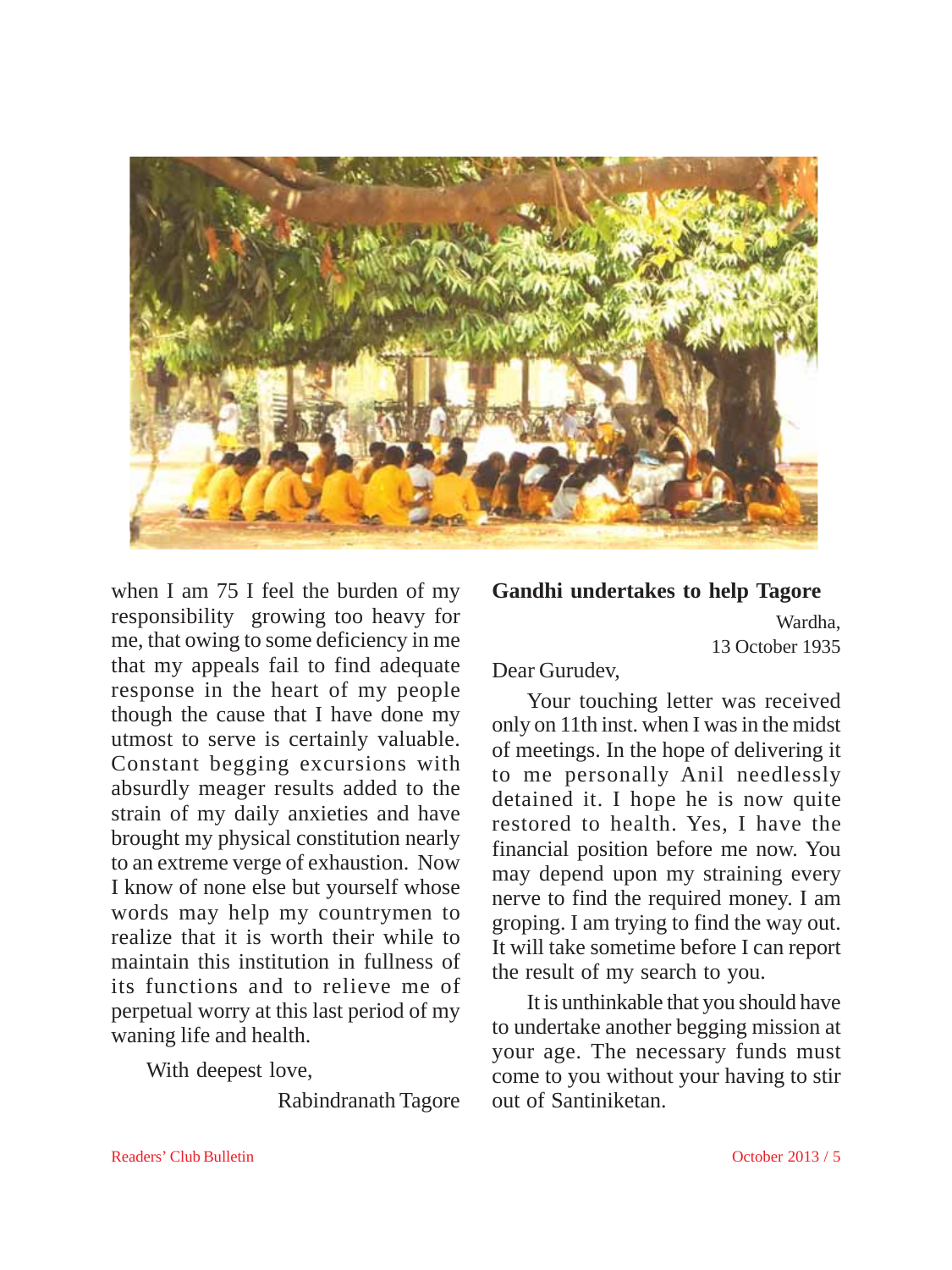

I hope you are keeping well. Padmaja who was with you a few days ago, is here for the day and has been telling me how you have aged.

With reverential love,

Yours M.K. Gandhi

### **Gandhi arranges required funds**

(Letter in Gandhi's own hand)

Delhi, 27 March 1936

Dear Gurudev,

God has blessed my poor effort. And here is the money. Now you will relieve the public mind by announcing cancellation of the rest of the programme.

May God keep you for many a year to come.

> Yours with love, M. K. Gandhi

Delhi, 27 March 1936

Respected Sir,

Please find the enclosed draft for Rs.60,000 which we believe is the deficit on the expenses on Shantiniketan to cover for which you have been exhibiting your art from place to place. When we heard this we felt humiliated. We believe that at your advanced age and in your weak state of health you ought not to have to undertake these arduous tours. We must confess that we know very little of the institution except the name. But we have not been unaware of your great fame as the Poet of the age. You are not only the greatest Poet of India, you are the Poet of Humanity. Your poems remind one of the hymns of the ancient Rishis. You have by your unrivalled gifts raised the status of our country. And we feel that those whom God has blessed with means should relieve you of the burden of finding the funds required for the conduct of the institution. Our contribution is a humble effort in that direction. For reasons which need not be stated we prefer to remain anonymous. We hope that you will now cancel all the engagements taken for raising the sum above mentioned.

Praying for your long life to continue the service you are rendering to our country.

> We remain Your Humble Countrymen

6 / vDVwcj 2013 ikBd eap cqysfVu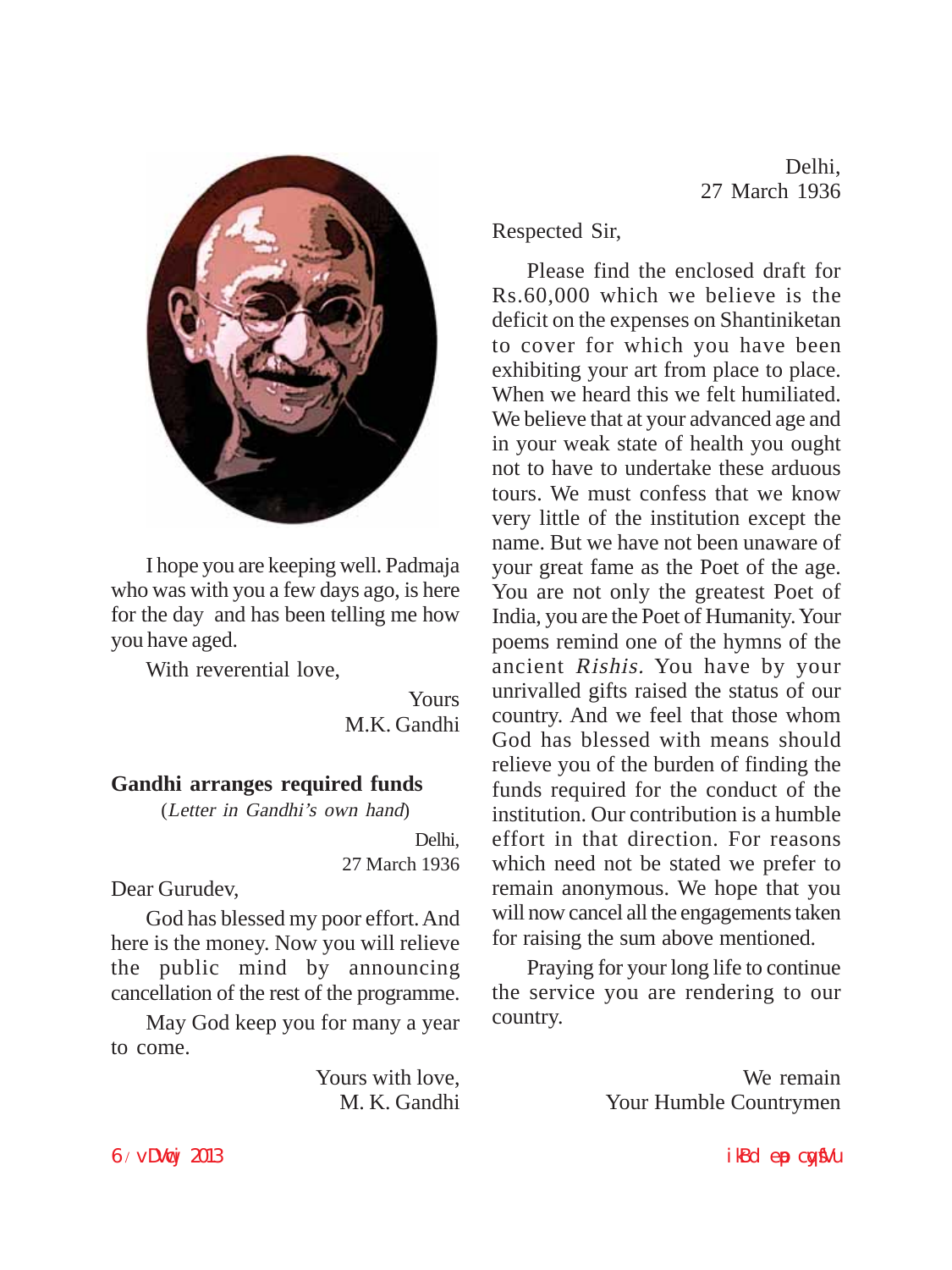## मुझे तो चालीस करोड़ कुरते चाहिए!

शोभा माथुर ब्रिजेंद्र

गाँधी जी को बच्चे बहुत प्यारे थे और बच्चों को अपने प्यारे बापू। एक बार गाँधी जी ढेर सारे बच्चों के बीच में बैठे थे। वह बच्चों के प्यारे निश्छल मासूम चेहरों में आने वाले भारत की तसवीर देखा करते थे।

ऐसे में एक छोटा-सा प्यारा-सा बच्चा यह देखकर बहुत परेशान हुआ कि गाँधी जी ने अपने शरीर पर बेहद मामूली-सा कपड़ा क्यों पहन रखा है। वह सोचने लगा. 'गाँधी जी का इतना नाम है। ये इतने महान हैं, मगर इनके पास तो एक करता भी नहीं है!' काफी देर सोचने के बाद वह अनायास बोल पडा. ''बाप. आप करता क्यों नहीं पहनते?"

''बेटा, मेरे पास कुरता खरीदने के लिए पैसे ही कहाँ हैं?" कहकर बापू उस मासूम बच्चे के चेहरे पर आए परेशानी के भावों को पढने लगे।

'बापू के पास कुरता खरीदने को पैसे नहीं हैं। बापू इतने महान हैं। वह हम बच्चों को, देश को इतना प्यार करते हैं। हमें भी तो बापू के लिए कुछ करना चाहिए! मेरी माँ सिलाई करती है। एक दिन में ढेरों कपडे सी लेती है। मैं माँ से कहूँगा तो वह जरूर एक कुरता बापू के लिए सिल देंगी। हाँ, मैं कल ही बापू के लिए एक करता सिलवाकर लाऊँगा।' ऐसा सोचकर वह बच्चा दया से भर गया और दुखी होकर बापू से



बोला, ''बापू, आप परेशान न हों। मेरी माँ भी गरीब है। वह सिलाई करके घर में खाने-पीने का सामान लाती है। दिन भर में ढेरों कपडे सिल लेती है। मैं माँ से कहूँगा कि मेरे बापू के पास ऊपर पहनने को कुरता नहीं है और सिलवाने को पैसे भी नहीं हैं तो वह जरूर आपके लिए भी एक कुरता सिल देगी बापू!"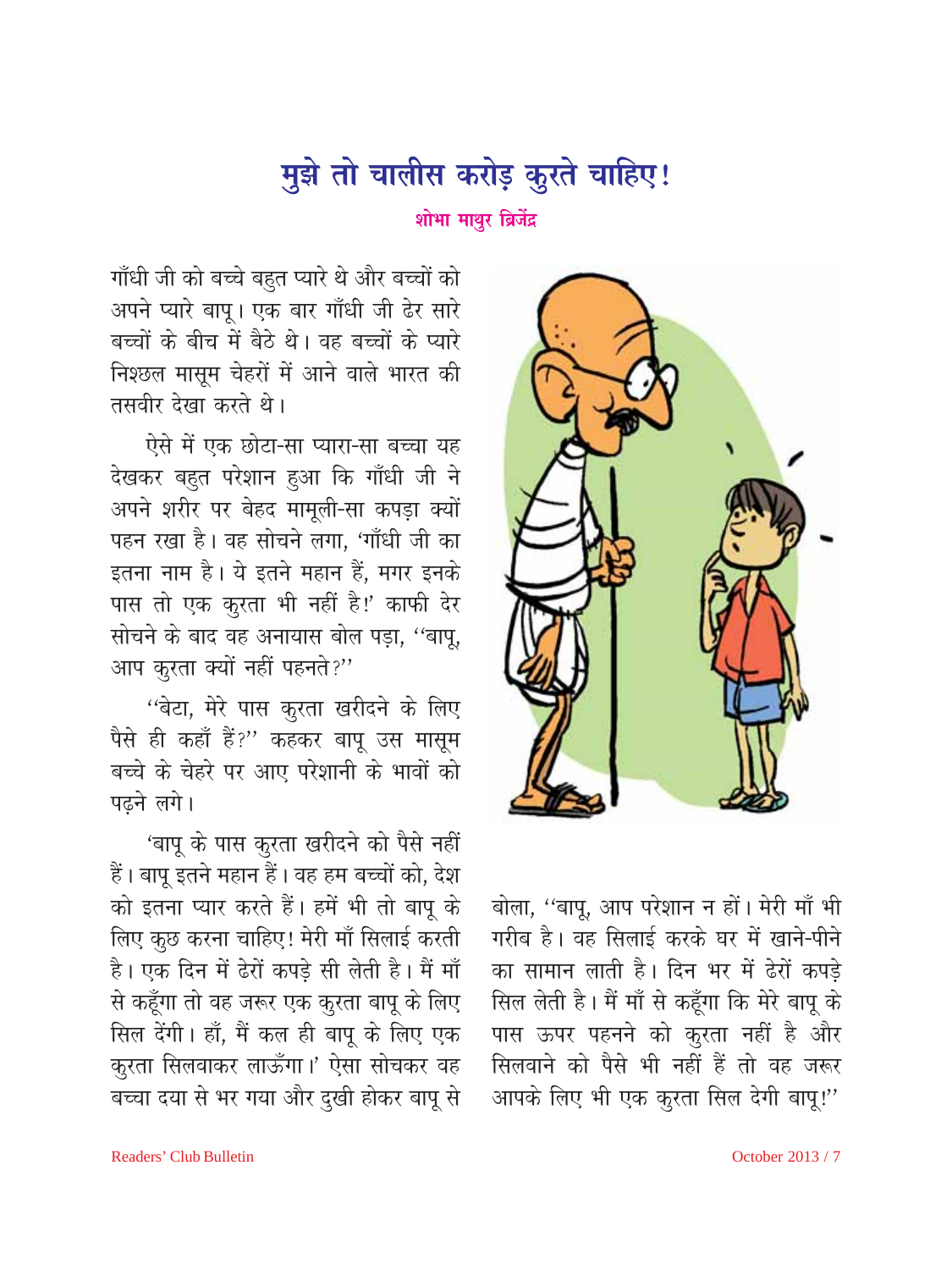

बच्चे की मासूम बातों ने गाँधी जी के दिल को छू लिया। वह जान गए कि बच्चे उन्हें कितना ज्यादा चाहते हैं। बच्चे तो बच्चे, देश का हर वासी गाँधी जी को दिल की गहराइयों से चाहता था।

गाँधी जी हँसकर बच्चे से बोले, ''अच्छा, यह बताओ, तुम्हारी माँ कितने कुरते सिल सकती हैं?"

बच्चा बोला, ''बापू, आप जितने कुरते चाहें वह सिल देंगी। एक, दो, तीन जितने आप कहोगे उतने!"

बापू बोले, ''कुरते तो मुझे बहुत चाहिए। मेरा परिवार बहुत बड़ा है। मैं अकेला ही तो नहीं हूँ! तुम्हीं बताओ, क्या यह अच्छा लगेगा कि मैं ही शरीर पर कुरता डालूँ और मेरे बाकी परिवारवाले ऐसे ही रहें?"

लड़का बोला, ''ठीक है बापू, आपके परिवार में जितने लोग हैं मैं सबके लिए माँ से कहकर कुरते सिलवा दूँगा।"

बापू, "बेटा, मेरा परिवार छोटा नहीं है, काफी बडा है, और इस परिवार में चालीस करोड मेरे भाई-बहन हैं। जब तक मेरे हर भाई-बहन के पास कुरता नहीं होगा तुम्हीं कहो, मैं कैसे पहन सकता हूँ? क्या तुम्हारी माँ इन सबके लिए कुरते सिल सकती है?"

लड़का बापू के इस उत्तर से चौंक गया और सोचने लगा, 40 करोड़ भाई-बहन बापू के हैं? समझ नहीं आया उस मासूम को। यह सच था कि पूरा देश गाँधी जी का परिवार था और वही इस परिवार के मुखिया थे।

उन्होंने हर उस दुख को अपने ऊपर झेला जो देश का गरीब इनसान झेल रहा था, तभी तो वह 'राष्ट्रपिता' कहलाए!

जब 40 करोड़ जनता परेशान हो, जहाँ अन्न और वस्त्र की कमी हो वहाँ बापू अपने बारे में सोच भी कैसे सकते थे! शायद बालक समझ गया था कुछ-कुछ। उसके बाद वह खामोश हो गया। वह सजल नेत्रों से गाँधी जी को समझने की नाकामयाब कोशिश करता रहा।

> 509, वी-8, पर्यटन विहार वसुंधरा एन्क्लेव, दिल्ली-110096

8 / vDVmj 2013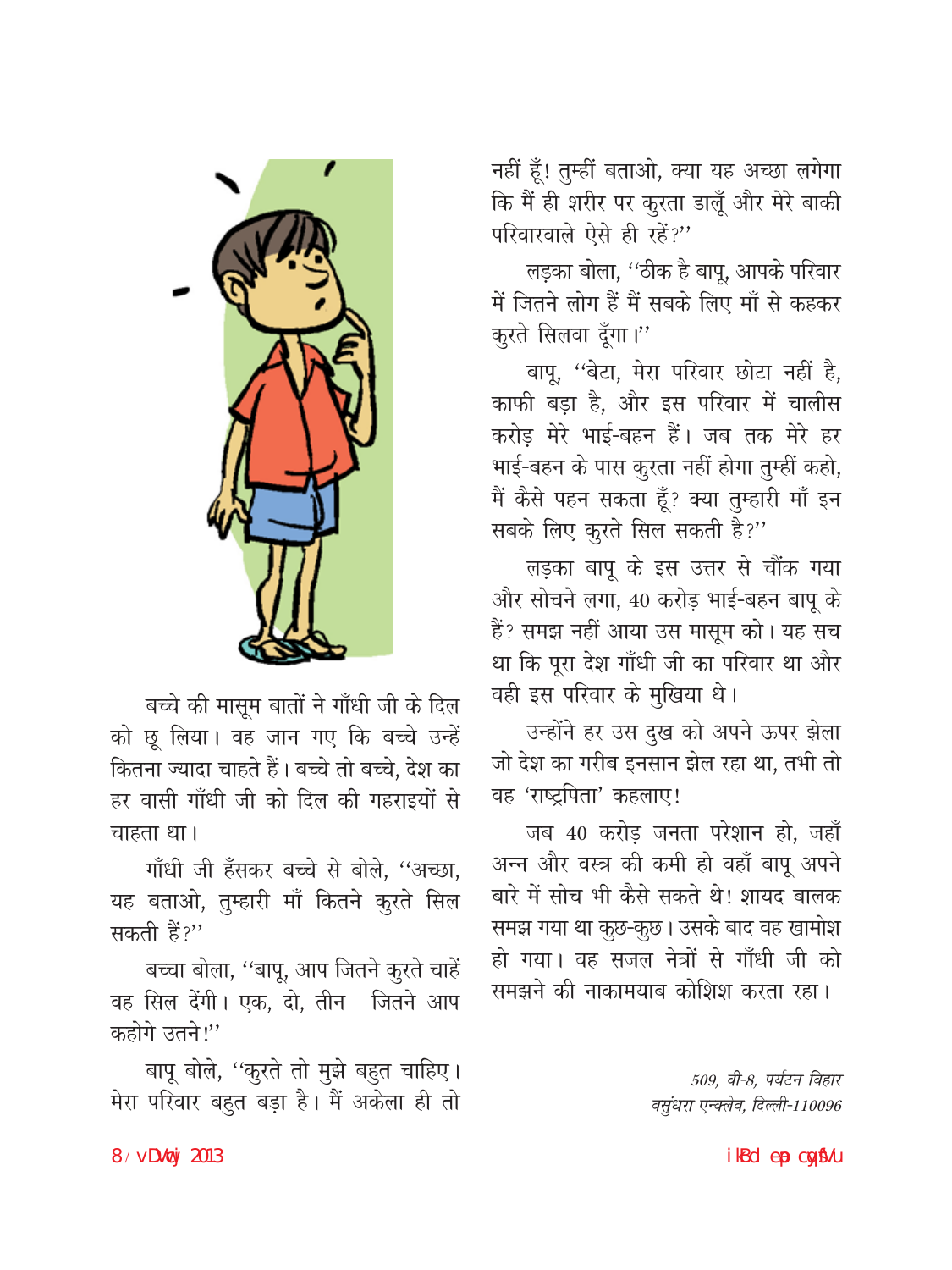## **Diwali**

### **Indira Noopur**

Diwali is the festival of enlightenment. In the multicultural set-up of India, it is a people's festival. We wish all our Readers a Happy Diwali!

Diwali, also known as Deepavali, falls sometime between the months of October and November when a pleasant, mild, winter climate has set in. Our hearts rejoice because by this time of year we have had enough of the heat and humidity and the pestilence of myriads of crawling, flying insects.

Diwali is widely celebrated all over India. Many weeks before the festival people get busy: houses are cleaned, walls whitewashed, furniture polished and every nook and corner cleared of cobwebs. New clothes have to be stitched for the children and sweetmeats ordered to be sent to the homes of relatives and friends. Diwali is celebrated in honour of Lakshmi, the goddess of wealth and prosperity, and it is believed that Lakshmi only enters homes that are clean and spotless. Many days before Diwali the mother of Anju, Shobha and Rakesh buys coloured powders to make rangoli designs, dry

– Readers' Club Bulletin Team

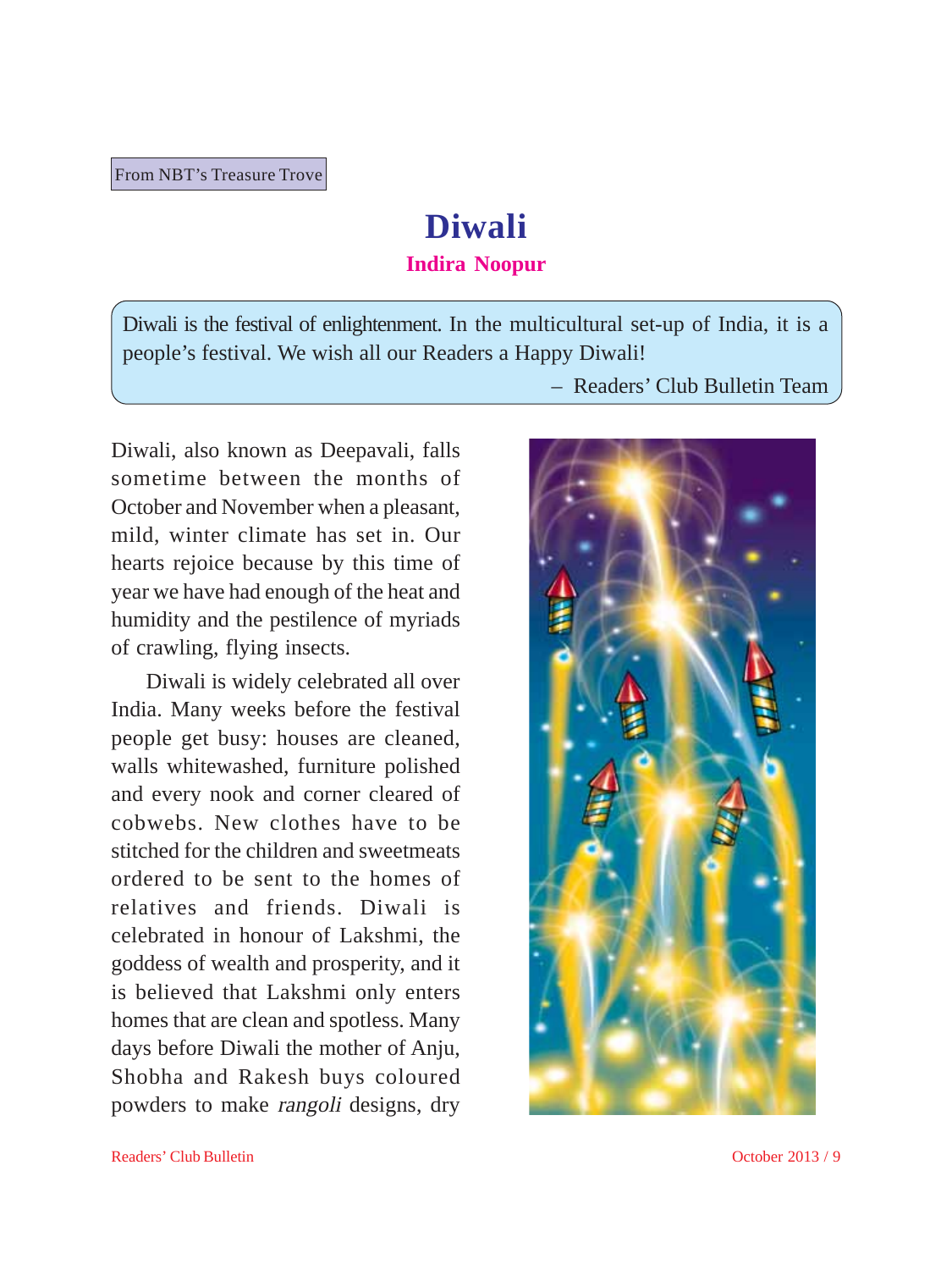fruit for sweetmeats, and cloth to stitch new clothes. As in other years, she explains the significance of Diwali and says, "When you grow up whether you celebrate other festivals or not you must promise never to forget Diwali."

Little Anju asks in all her wide-eyed innocence, "Ma, has anyone ever seen Lakshmi? Has she ever visited our home?" Her mother smiles and replies, "Beti when we say Lakshmi has entered our home we really mean that happiness and plenty have come to it. It is said that whoever maintains a clean, neat and tidy home is blessed by a visit from Lakshmi. Lazy people who shirk work and don't bother to clean their homes never prosper in life. It is also said that Lakshmi showers her blessing only on those who are kind and cheerful. People who always grumble, backbite and find fault with everything are never successful."

Rakesh said, "This time we must get electric bulbs, like those that the rich moneylender has. How bright and colourful his house looks during Diwali!"

"Many People also light candles," replied his mother. "But if you ask me, I like our old-fashioned oil-lamps made of baked clay best."

"Ma, how many wicks is Grandma

going to make?" asked Anju. "She seems to be doing nothing except making cotton wicks!"

"We have such a large house," answered her mother. "She will have to make a lot of wicks because we will need at least five hundred oil-lamps. There mustn't be a dark corner in the house."

"Ma, why does Lakshmi like oillamps more than other lights?" asked Anju.

"That's not really so," replied her mother. "In olden days there was no electricity, there were not even wax candles. People only had oil-lamps. Even today many people believe that earthen oil-lamps are the purest and best. And even if they put up electric bulbs outside their homes they will only use oil-lamps for prayer. I like oil-lamps best because their gentle light does not hurt the eyes. And at least once a year the poor potter who makes them can earn some money. But now that oil has become so expensive, few people can afford to light oil-lamps."

So, at long last, dawns the morning of Diwali. On this morning there is no need to shake the children awake or nag them to get out of bed. They have been looking forward to this day. The morning is filled with joyous sounds and the house looks festive: new clothes, colourful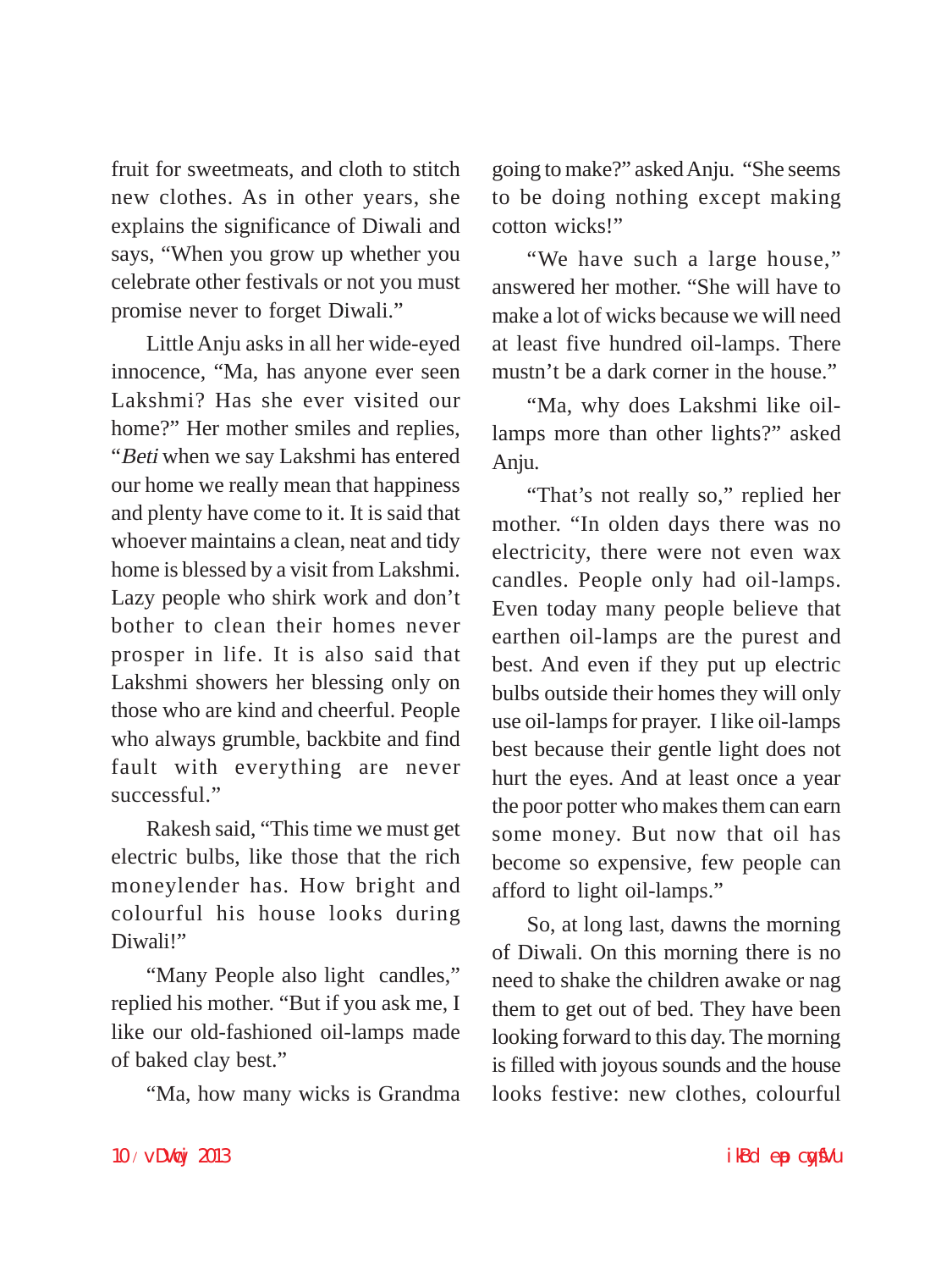cartons packed with sweets, oil-lamps to be arranged in rows on the walls, all manner of fireworks — rockets, sparklers, fire balloons. Which other festival is celebrated so elaborately?

Shobha is the eldest child of the family. She loves to draw, so her mother puts her in charge of making the rangoli designs. Anju and Rakesh do not want to be left out of anything. They sit with Grandma twisting cotton swabs into wicks and help their elder sister with the rangoli.

Rakesh and his mother take out hundreds of earthen oil-lamps from a tub and after filling them with oil put wicks in them. Then they are arranged in neat rows along the wall and parapets, in the verandahs and rooms — just about everywhere. As soon as twilight descends, these lamps are lit. And when you go along the road, past houses all aglitter with myriads of lights, what a splendid spectacle it is!

Diwali falls on a moonless night in October or November. Nature made this night the darkest of the year but mankind has made it the brightest.

Lamps are lit and homage paid to Goddess Lakshmi. Earlier, the puja place had been carefully swept and rangoli patterns drawn on the floor. Flowers, fruit and sweets are offered to the gods and



children's foreheads are daubed with vermillion powder. Clay images of Lakshmi and Ganesh festooned with lights are later taken out in procession through the streets for worship.

After the prayers, the children are allowed to let off their fireworks. They have been lighting their crackers days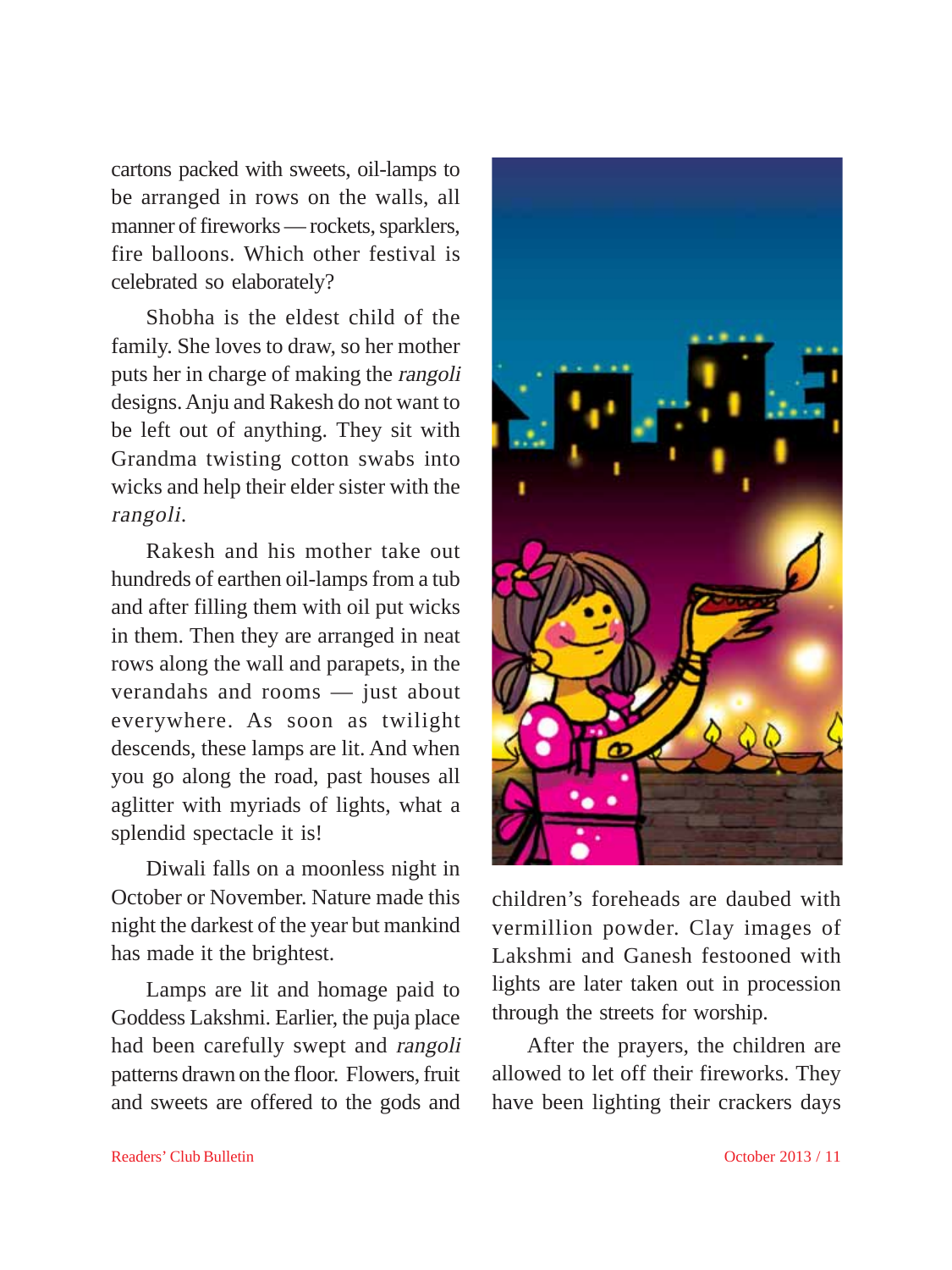before Diwali. Though their parents cannot stand the loud bangs, the children, particularly Rakesh, love them and bang bangs are heard everywhere. Rockets are fired into the dark skies and they explode into a thousand stars. But there are also many nasty accidents.

Children love distributing the cartons of sweets. Wherever they go to wish people a happy Diwali, they are given sweets. They eat so many that for months after Diwali they cannot bear the sight of them.

There is a legend associated with Diwali. It was celebrated for the first time in Ayodhya when Sri Ramachandra, Lakshmana, Sita and Hanuman returned victorious to Ayodhya after defeating Ravana of Lanka. The people of Ayodhya used ghee to light their oil-lamps and made merry for a whole day and night. Since then, people have celebrated Diwali to commemorate Rama's victory over Ravana with the same enthusiasm. By converting the darkest night into the brightest of the year – a symbol is created for the triumph of the light of truth over the darkness of falsehood, the victory of knowledge over ignorance, evil and wickedness, all achieved by man's efforts. This is the true message of Diwali expressed in the sparkling of millions of lights, laughter and gaiety.

Diwali is a Hindu festival, especially of the trading class, for whom it also coincides with the beginning of a new financial year, when they open their new cash registers and books of account. But no longer are festivals the monopoly of any one community. All communities and classes celebrate them. On Diwali a family of foreigners, who lived opposite Anju's house lit oil-lamps. On Eid, she receive vermicelli pudding from their Muslim friends Salma and Hassan. Today Anju will send them sweets in return.

Anju lit a sparkler. Rakesh fired a rocket and a multi-flamed fire-bomb. Some poor children from the neighbourhood stood watching. They could not afford to buy fireworks of their own.

Anju's mother took a packet of sparklers and told her daughter, "Give these to them." Then she brought some sweets from the house. The children's faces lit up.

This is the true spirit of Diwali. There is more joy in bringing happiness and smiles to the faces of people than in letting off crackers and making a lot of noise.

> (From the NBT Publication Festivals of India)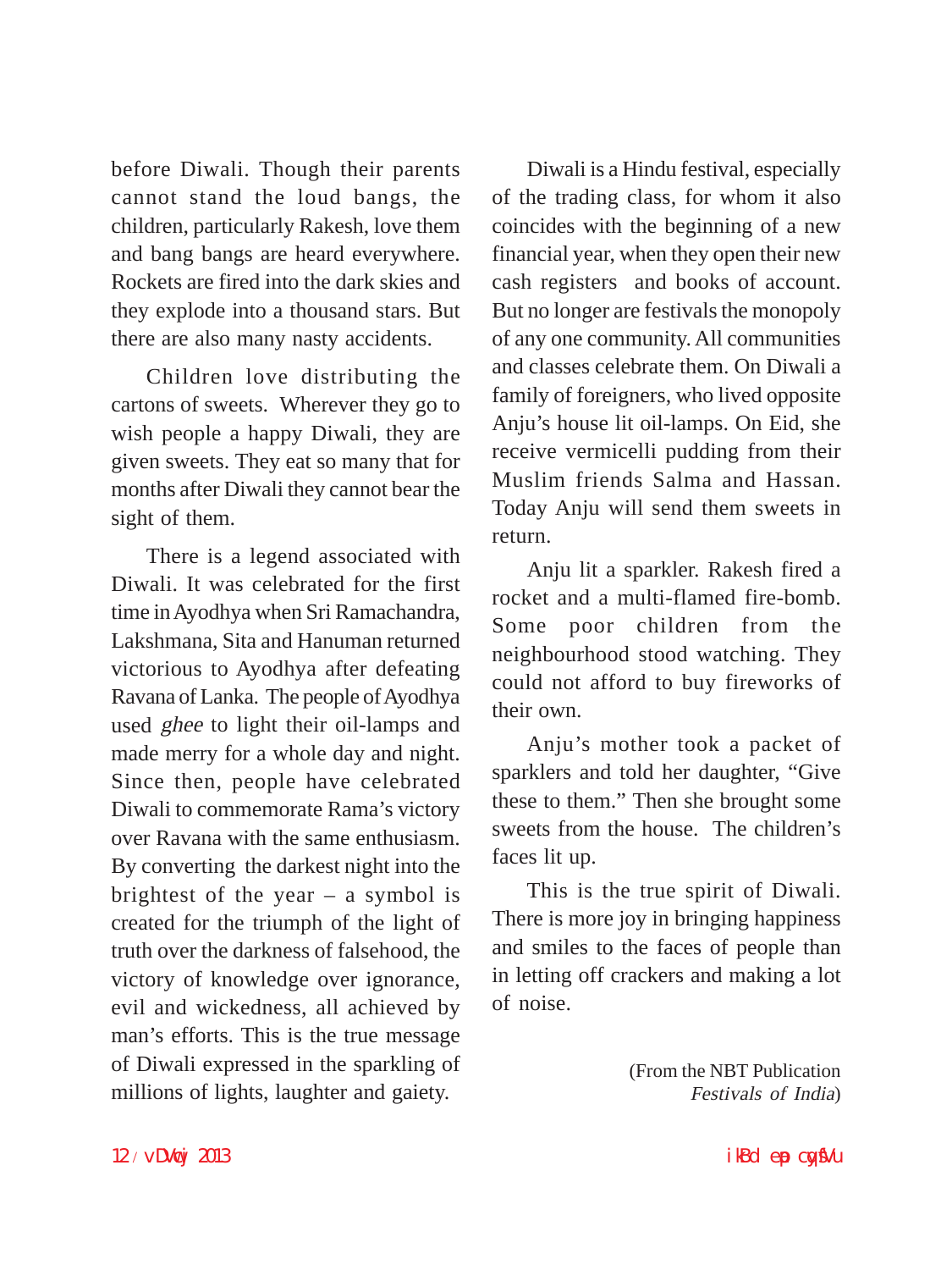

ओमप्रकाश बजाज

रंग-बिरंगे डाक टिकट भाँति-भाँति के सुंदर डाक टिकट

देश-देश के डाक टिकट एक से बढ़कर एक डाक टिकट

पत्रों-पार्सलों पर लगते डाक टिकट संचार का माध्यम डाक टिकट

विशिष्ट व्यक्तियों, ऐतिहासिक स्थानों विशेष अवसरों पर निकलते डाक टिकट

संग्रह किए जाते डाक टिकट विदेशी मुद्रा भी कमाते डाक टिकट

राष्ट्र का प्रतिनिधि कहलाते डाक टिकट देश की पहचान बताते डाक टिकट।

(9 अक्टूबर को विश्व डाक दिवस एवं 9 से 15 अक्टूबर तक राष्ट्रीय डाक सप्ताह मनाया जाता है।)

बी-2, गगन विहार, गुप्तेश्वर, जबलपुर-482001 (म.प्र.)



**Readers' Club Bulletin** 

October 2013 / 13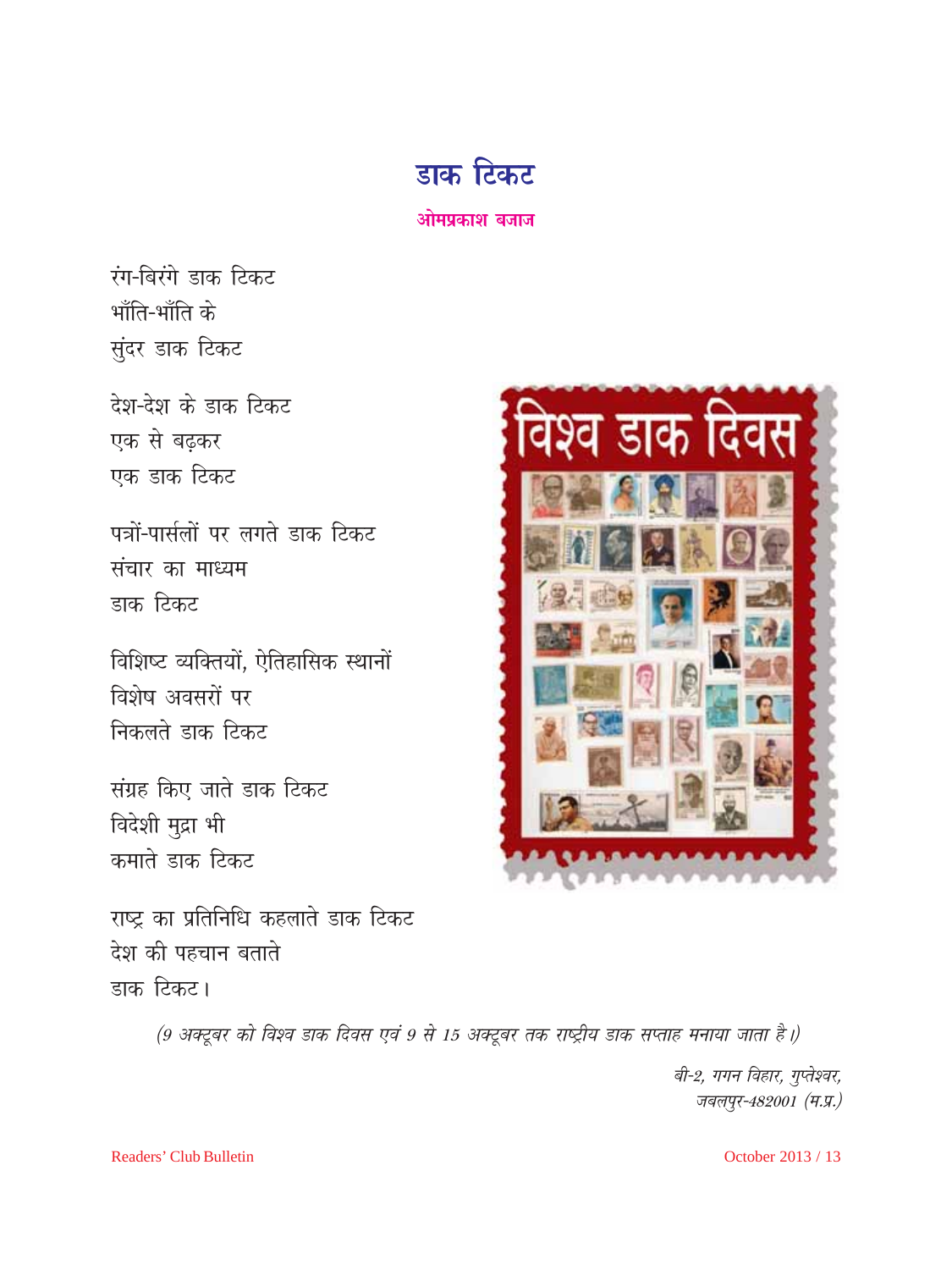

लेकर टिक्की-गोलगप्पे-पापड़ी खाती। घर के बाहर चाटवाला खड़ा होता था। उसके आने और जाने का टाइम था। ज्यादातर वह सुबह 10 बजे से लेकर शाम को छह बजे तक रहता। मीतू वहीं से चाट खाती। अब तो चाटवाला भी उसे पहचान गया था। मीतू की पसंदीदा चाट थी पापड़ी चाट। वह खूब शौक से खाती।

मीतू को चाट बहुत पसंद थी। वह बड़े चटखारे

''जाओ मीतू, बाहर से दूध ले आओ!'' माँ

अकसर शाम को दूधवाला नहीं आता था। तब बाजार से दूध लाना पड़ता। पर मीतू को ये

ने कुछ पैसे दिए।

अच्छा लगता। वह माँ से पैसे ले जाती और जो बचते उसकी कोई चीज खाती। मीतू नौ साल की थी और उसके कई दोस्त थे। दूध लेकर मीतू लौट रही थी। माँ के दिए हुए पैसों में से कुछ पैसे बच गए थे। जैसे ही उसने चाटवाले को देखा उसका मन हुआ वो भी कुछ चटपटा खाए। मीतू सीधे चाटवाले के पास चली गई। "भइया, एक प्लेट टिक्की दो!" मीतू ने

कहा।

"अभी लो बेबी जी!" चाटवाला बोला। उसने एक पत्ता टिक्की बनाकर मीतू को दिया, जिसे वह चटखारे ले-लेकर खाने लगी। जैसे ही

## चाट अंजली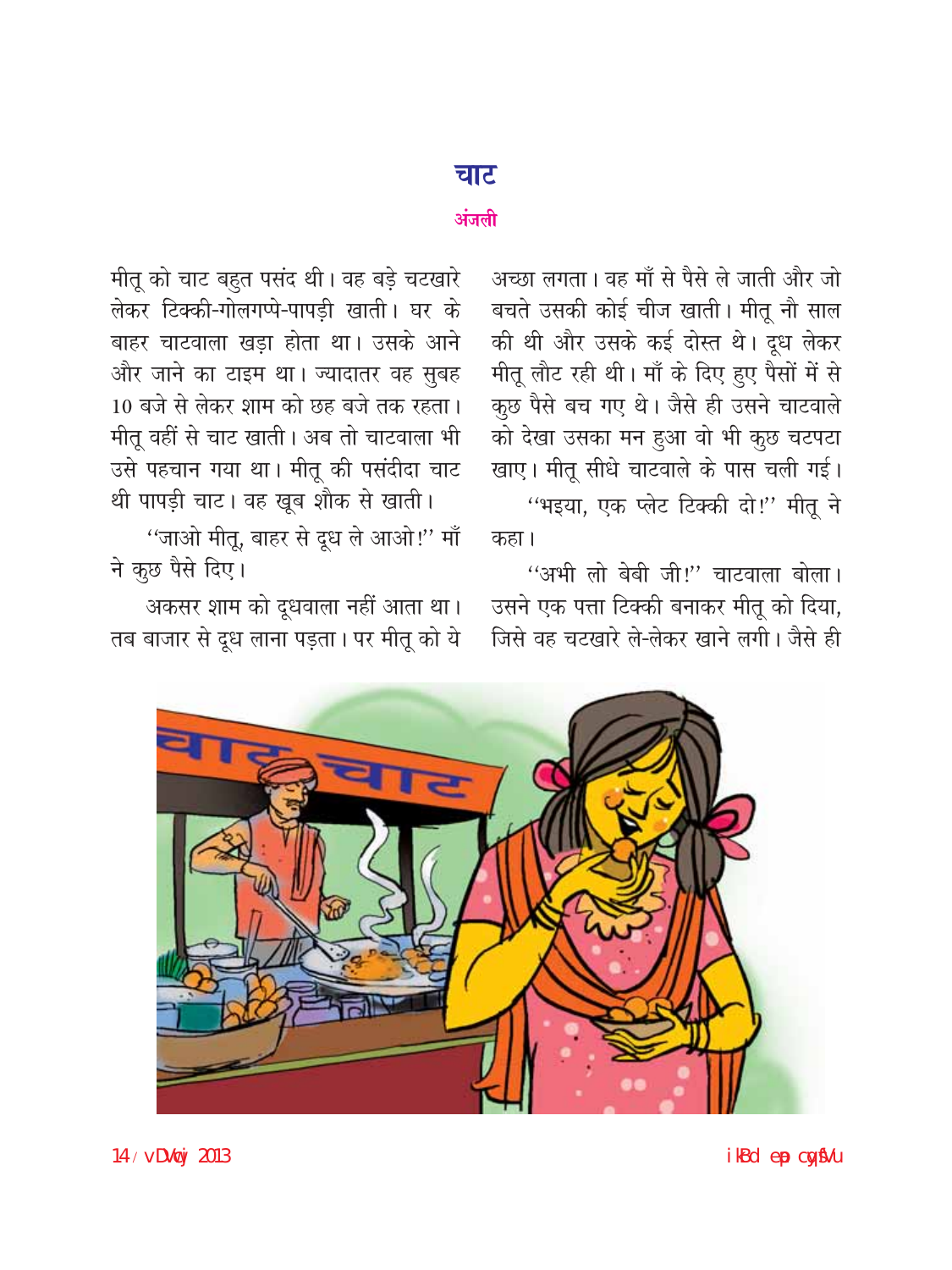मीतू ने खाना शुरू किया पीछे से आवाज आई, "ये क्या कर रही हो?" पीछे माँ खडी थी। मीतू डर गई।

'''कितनी बार कहा है चाट मत खाया करो। तुम्हारी तबीयत खराब हो जाएगी, पर तुम सुनती ही नहीं हो। और, तुमसे दूध मँगवाया था वह कहाँ है?'' माँ ने डाँटकर पूछा।

''मेरे पास, ये लो!'' कहकर मीतू ने दूध का पैकेट माँ को दे दिया।

चाटवाला घर के आँगन से दिखता रहा। माँ ने शायद मीतू को चाटवाले के पास देख लिया इसलिए आ गई ''चलो अंदर!'' माँ ने मीतू का हाथ पकड़कर कहा।

मीतू माँ के साथ चली गई।

एक दिन स्कूल की जल्दी छुट्टी हो गई। स्कूल में कोई विजिटर आ रहे थे। मीतू जल्दी घर पहुँच गई। घर पर देखा, माँ नहीं थी। वो पड़ोस वाली आंटी के साथ बाजार गई थी। माँ ने खाना टेबल पर रखा था। मीतू का खाना खाने का मन नहीं था। तभी चाटवाले की आवाज सुनाई दी। मीतू के मन में आया, चाट खाई जाए। वो फटाफट बाहर आई। फिर से उसे अचानक माँ की डाँट याद आई। पर उसने सोचा, 'कोई बात नहीं। आज खा लेती हूँ। माँ को पता भी नहीं चलेगा।'

मीतू दौड़ते हुए चाटवाले के पास पहुँच गई, ''भइया, एक पत्ता पापड़ी बना दो। थोड़ा चटपटा बनाना।"

"अच्छा बेबी जी, अभी लो!" मीतू ने बड़े मजे से पापडी चाट खाई।

"अच्छा, एक प्लेट गोलगप्पा भी दे दो।" अब तो मीतू चाट-पे-चाट खाए जा रही थी। माँ घर पर नहीं थी। इसलिए कोई डर भी नहीं था।

थोड़ी देर बाद माँ आ गई। तब तक मीतू घर में आकर लेट चुकी थी। रात को अचानक मीतू के पेट में दर्द हुआ। मीतू जोर-जोर से रोने लगी ।

माँ ने उठकर पूछा, "क्या हुआ?"

''पेट में दर्द है!'' मीतू रोते-रोते बोली।

"अरे, ऐसा क्या खा लिया था जो इतना दर्द है!" मीतू अब डर गई। अगर माँ को बताया तो बहुत डाँट पड़ेगी। पर बताना तो पड़ेगा। दर्द बहुत था। ''माँ, तुम्हारे पीछे से चाट खाई थी।" मीतू बोली।

''क्या? तुम्हें मना किया था न! तुम सुनती क्यों नहीं हो?'' माँ ने जोर से कहा। मीतू और रोने लगी ।

माँ ने किसी तरह पेट पर हींग लगाया और तेल की मालिश की। कुछ आराम था। अगले दिन सबको पिकनिक पर जाना था। सब बच्चे स्कूल से जा रहे थे। माँ ने मीतू को जाने से मना कर दिया। "कल रात ही तुम्हारी तबीयत इतनी खराब थी। तुम कहीं नहीं जाओगी!" मीतू का मन बहुत उदास था। उसका पिकनिक पर जाने का बड़ा मन था। चाट खाने की वजह से वह पिकनिक नहीं जा पाएगी। उसने निश्चय किया कि अब वो चाट नहीं खाएगी। अगर खाएगी तो माँ से पूछकर।

> टावर-3/601, ऑरेंज काउँटी इंदिरापुरम, गाजियाबाद (उ.प्र.)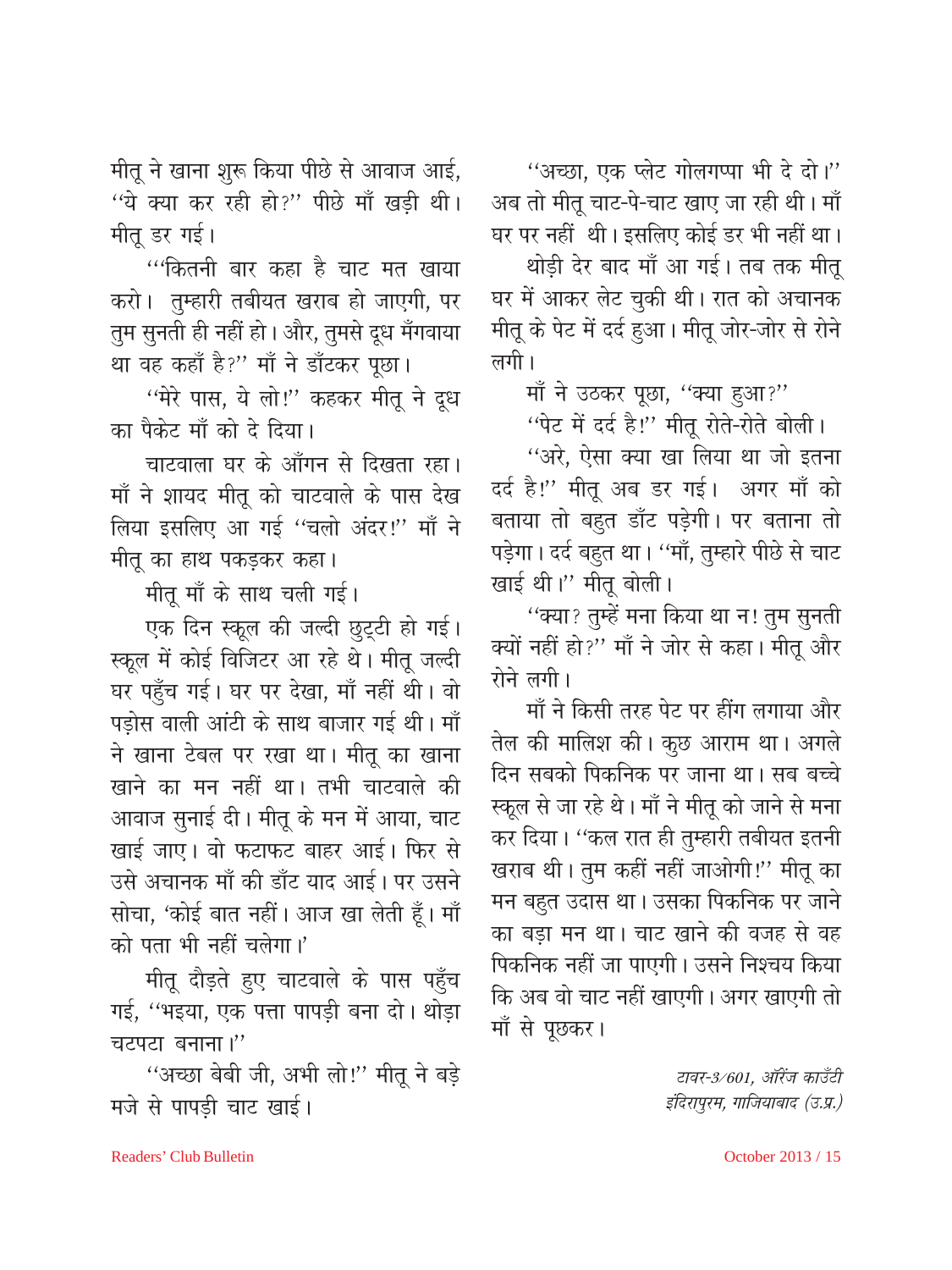## **Princess Belmanti Radha Kant Bharti**

There were once four brothers who lived in a village. When their father and mother died, the three elder brothers left for city to earn livelihood, leaving behind their youngest brother with their wives in the village. The three brothers were married at that time, but the youngest was still unmarried. While leaving home, they asked their wives to look after their brother nicely.

The three sister-in-laws started taking care of the younger brother, but each of them kept on insisting him to marry her younger sister. Their insistence became unbearable for him and the poor boy decided to leave the house.

They were offended by his decision and said sarcastically, "Our sisters are obviously not good enough for you, so we will see if you succeed in marrying the great Princess Belmanti."

Belmanti was a legendary figure and was famous for her beauty in the province.

The youngest brother went out in search of Princess Belmanti. As he was walking around, he entered a jungle where he found a hut of a saint. He

cleaned the hut and its entrance. When the saint woke up he saw his hut being cleaned up. "Who could have done all this for me," he thought.

He looked around and saw a boy and asked him what he wanted. The boy told him that he wanted to marry Princess Belmanti. The saint said, "Go straight and on the way you will find a bel tree (wood apple tree). It will have only one fruit. Pluck the fruit and bring it to me. But don't by any chance, look back." He went there and plucked the fruit and brought it. The saint asked him to take the fruit home and break it.

While going towards his home he felt thirsty, he saw a well nearby. As he reached near the well, the fruit dropped and broke. From that fruit, Princess Belmanti came out, all dressed up with beautiful clothes and precious jewellery.

The boy went to the village to get a Palki (palanquin). In the meantime, the princess felt very thirsty. At this very moment, a midwife also came to fetch water from the well.

The princess asked her for water. The midwife gave her the bucket and asked her to fetch water herself. When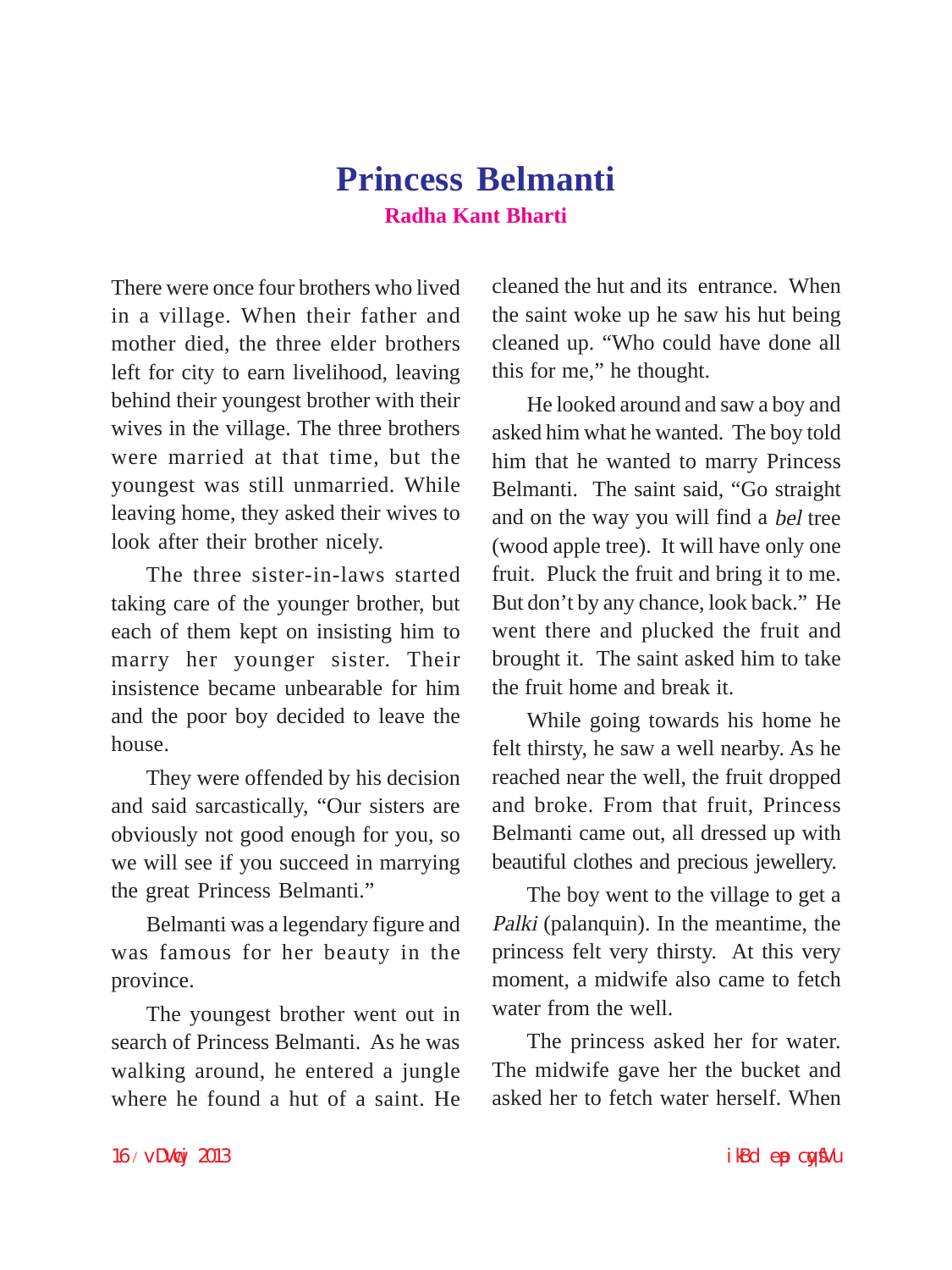the princess was trying to fetch water, the midwife attacked her, took her clothes and jewellery and pushed her into the well. She herself wore the precious jewellery and clothes and waited for the boy. When the boy came back with a Palki, the midwife sat on it. The boy thought that she was the princess, and took her to his home.

One day the four brothers were going towards the city to make arrangement for the wedding and stopped at the well to drink water. When the eldest brother put a bucket to fetch water from the well, he saw a beautiful flower. He was not able to retrieve the flower in spite of all his efforts. The other two brothers also tried their best to collect the flower, but were not successful. At last the youngest brother put the bucket into the well and flower jumped into the bucket.

They came home and gave midwife the flower. She recoiled when she saw it and threw it on ashes. But the flowers and leaves grew on the ashes.

The midwife threw the flower again. This time a bel tree sprouted overnight from the ashes. The horrified midwife took the tree and gave it to a gardener.

The gardener who took the plant said that he would give half of the fruits to them. Only one fruit grew, however, the



boy requested the gardener to give it to him.

When the boy broke the fruit *(bel)*, Princess Belmanti came out of it. The midwife was buried alive and the princess married the boy. Even though it was uttered in sarcasm that the boy should marry Princess Belmanti, it came true after great hardship.

> 56, Nagin Lake Apartments Peeragarhi, New Delhi-110087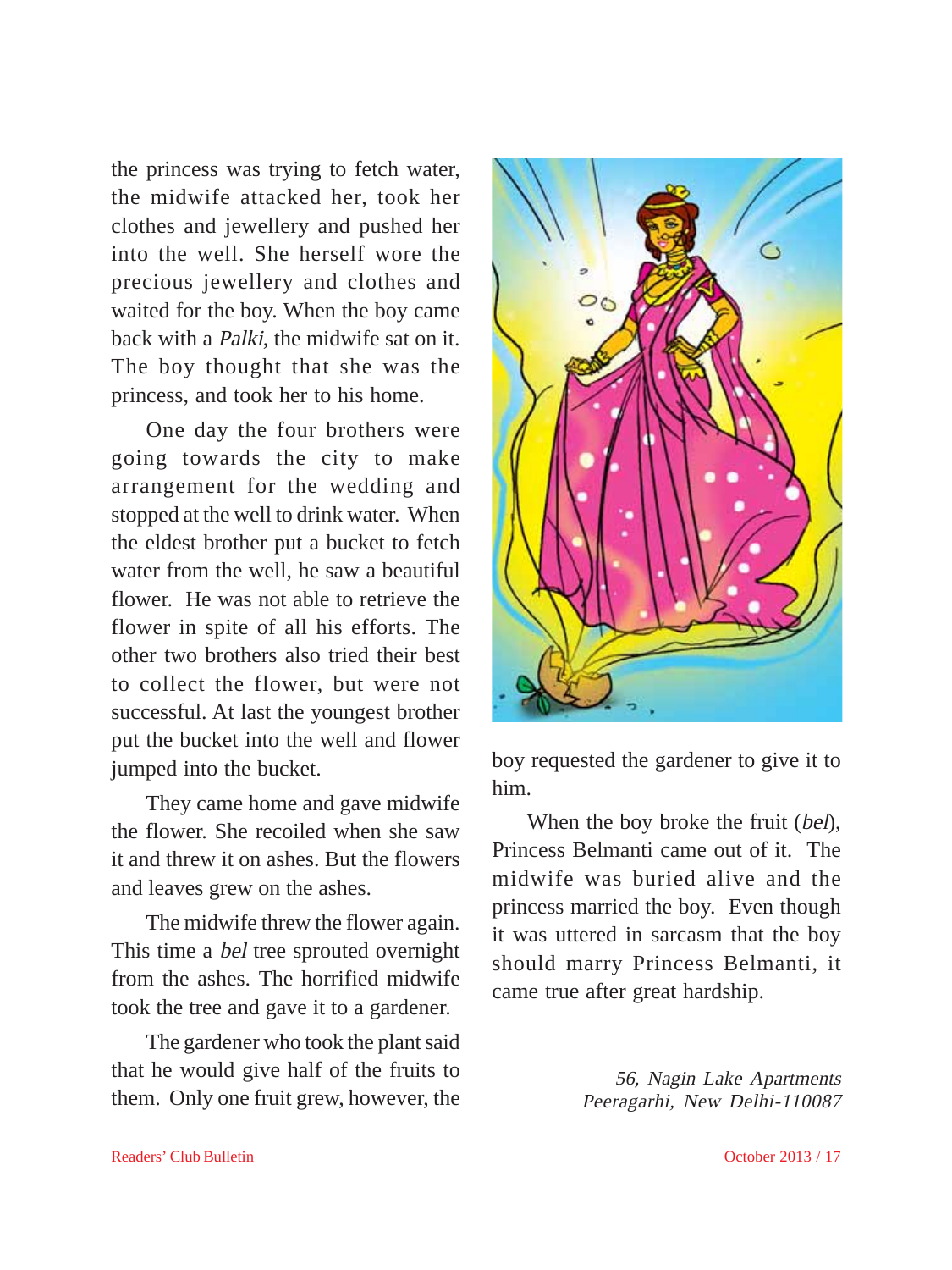# खेल गीत

माधुरी शास्त्री

मटर पालक गोभी हम साहब तुम धोबी

सुआ मेथी बथुआ हम गुड़ तुम सतुआ

टमाटर करौंदा कमरख बुद्धि ठिकाने रख-रख

आलू कटहल रतालू मैं बंदर तुम भालू

लौकी बैंगन पीला कदूदू बनो वीर, मत रहना दब्बू

मूँग मोठ और सेम फली खिल जाती है दिल की कली

धनिया पुदीना और धुइयाँ घूमो, देखो, सारी दुनिया

गाजर मूली रुत में खाना सेहत का भरपूर खजाना

प्रतिदिन खाओ हरी सब्जियाँ रोगों की उड़ जाए धज्जियाँ

सभी सब्जियाँ न्यारी-न्यारी पर भिंडी की बात निराली।



मंजू निकुंज सी/8, पृथ्वीराज रोड जयपुर (राजस्थान)

ikBd ep cyfVu

18 / vDVcj 2013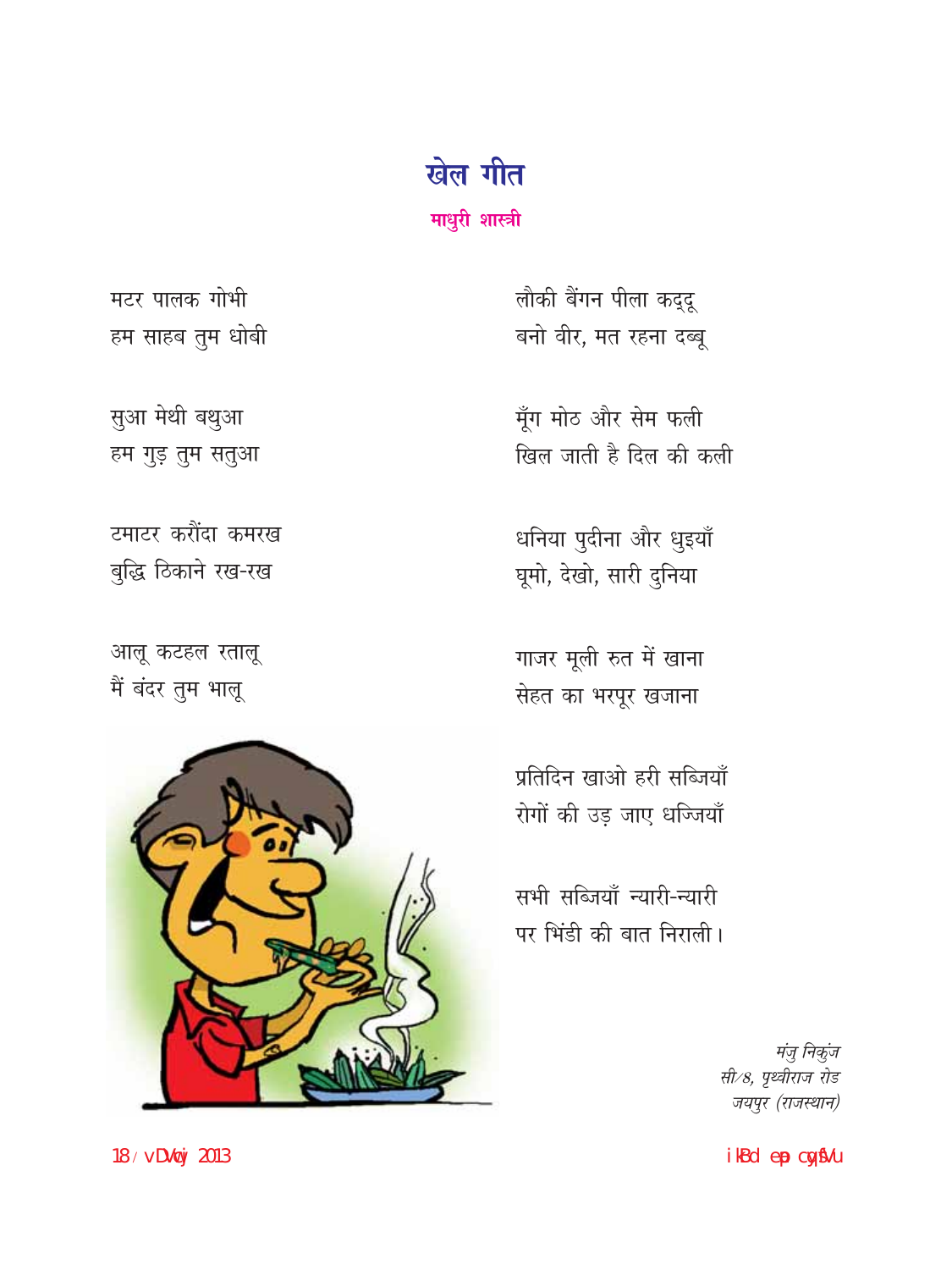My Page

## **Anecdotal Euphoria**

**Cadet Lalit Kumar**



Sometimes things happen to you and you don't even come to know.

"Deluge?"

"Wait a minute, I'll tell you, let me think."

The day was heavy and dull. As I was returning from my school, the weather became tempestuous, followed by an ominous silence. I saw a large metal strip burning in the sky. Before I could even realize that it was a bolt of lightning, I heard a sound, louder than any cracker I had ever burst during Diwali. It was the sound of a thunderclap.

A board alongside the road caught my attention which read, 'L K Nagar – 3km'. I realized that I was required to cycle faster, because at that speed I could not hope to reach home before the approaching storm. I couldn't even find any shelter.

"Better late than never," read another board. "Better to reach home dry than…" my inner voice had not even finished when the chain came out and the pedals got jammed, resulting in my forehead striking against the handle bar. But I was safe.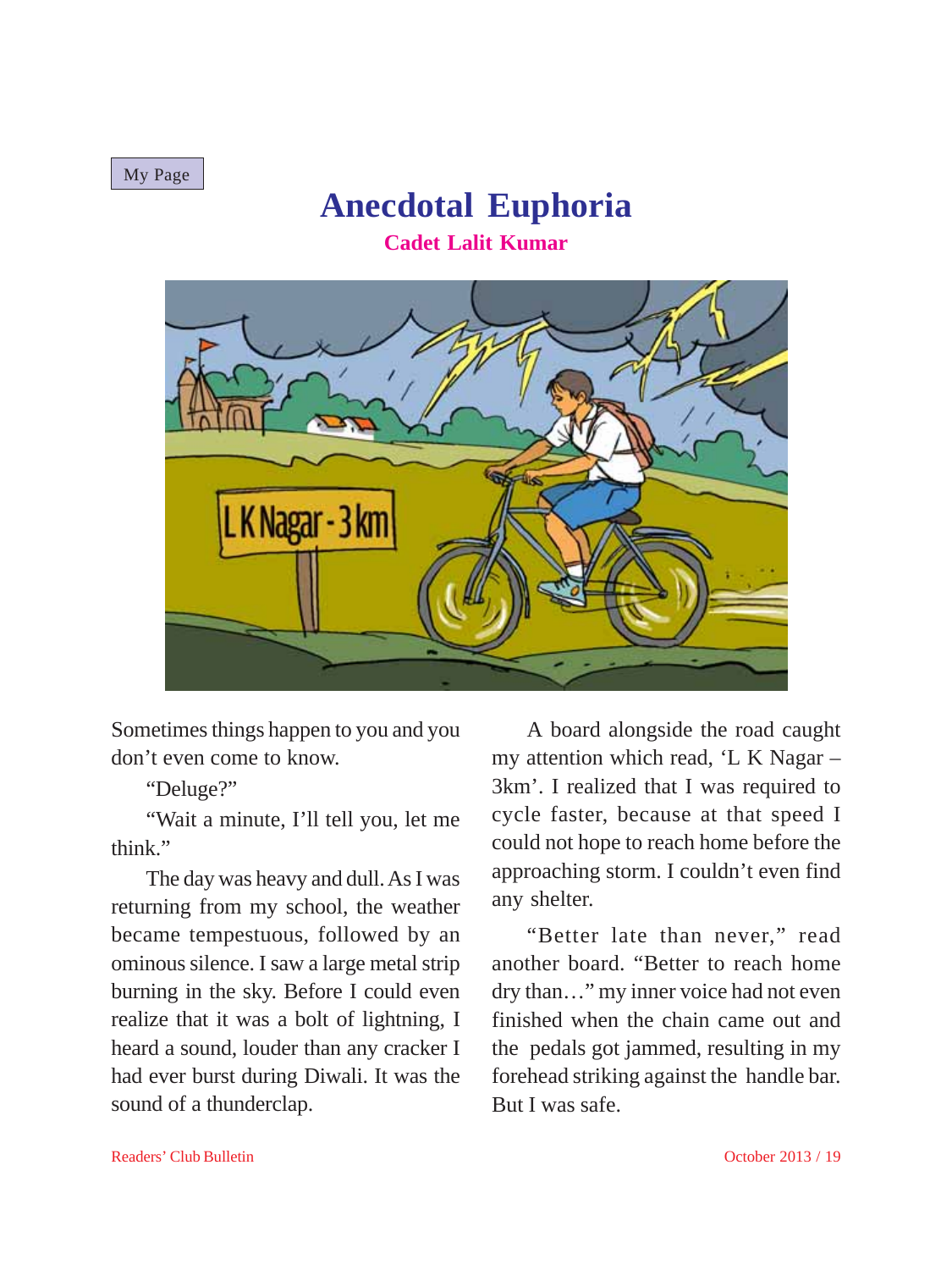I came down forthwith and looked for a cycle repair. I had no option but to carry the bicycle. I carried it on one shoulder and school bag on the other.

Suddenly my bicycle flashed – the flash reiterating on my face. As I looked up, I heard a thunderous sound followed by torrential rain. I got in a derelict roadside room, abandoned for years, but all the same, well lit.

"Deluge, Lalit, Lalit."

A faint voice propelled me to think if someone knew my name.

"Humbug," "Oh no…"

The light went off or did someone turn it off?

"Good Night!"

An eerie voice reached my ear.

"What?" I was vexed.

Exasperated by the commotion, I kept the bag in my lap. "Lalit put on your net." Another low but commanding voice was heard.

"What nonsense, are you stupid." I replied in an irksome tone thinking where do I get a net from in this unfamiliar place.

I slept again.

"Lalit, It's 6 o'clock."

"Dad!" My father had come looking for me.

"Come, we shall go home. You can leave your bicycle here. The mechanic will be reaching here shortly and be more circumspect next time," he advised.

I was about to pick up my bag when suddenly a stranger collided with me and my bag fell down.

"My bag." I hollered at the loudest pitch of my voice.

"What bag, which bag are you talking about? You know the time is 6.40 AM and the Officer has already taken the report. You were marked absent. I have been sent for you. Hurry up or else face his wrath," said Ravi Pathak.



20 / vDVwcj 2013 ikBd eap cqysfVu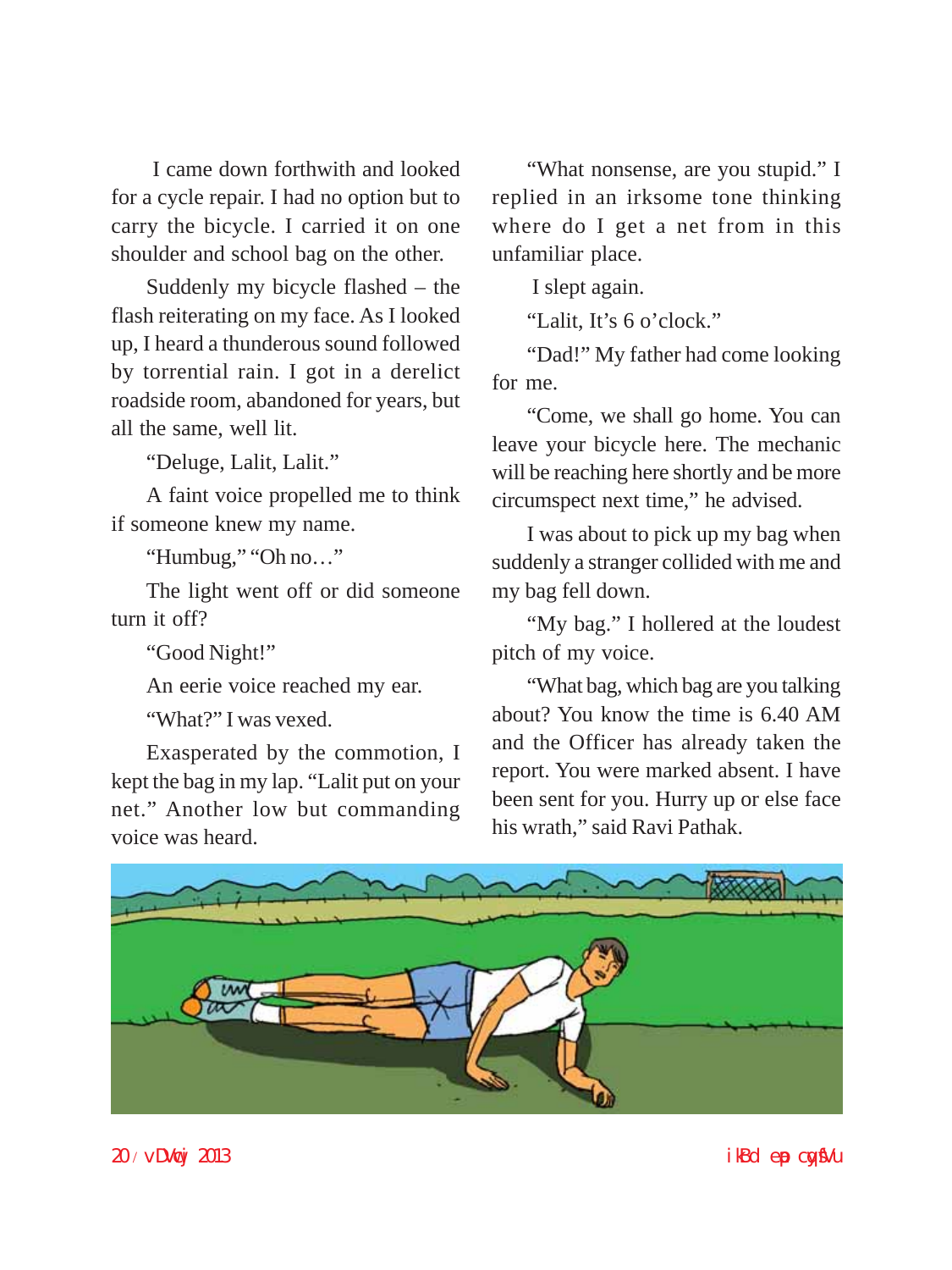"Great Ravi, couldn't you wake me up once you were leaving for PT?" I questioned.

"Don't point at me, I woke you up but… Hurry up and change." Within a jiffy, I was in the fields where the Officer was ready to welcome me.

"Three extra drills, now get rolling," the Officer thundered in a rapacious voice, true to my premonition. I had just entered the fields and rolling for 200mts would be a mundane task.

"Can't you think of any jovial punishment?" I was about to question him but couldn't. Wry for beginning the day with a wet and green PT shirt, I returned to my dormitory.

"It's fun rolling for 200mts, isn't it?" Pathak's sarcasm burnt me to the core with anger and indignation.

"Pathak, you played a game and hook winked me. I'll never forgive you."

My voice most probably could be heard even in the next dormitory.

 "Cool, Lalit, don't lose your patience. Do you recall last night we were practicing for words? I asked 'deluge'… You said you will think, but in the meanwhile you dozed off. After a short while I again asked 'deluge'. Once I didn't get a reply, I put the light off and said 'good night'. When I woke you up at 6, your reply was 'Dad'. You must be

dreaming," Ravi elucidated. "It's breakfast time, let's move!" he added.

I had just entered the anterooms after finishing my lunch. Kumar Vikram, the Cadet Captain, came with the orders.

"Lalit, you get six EDs."

"No, its three," I remonstrated as the figure of six was disconcerting.

"Look at the CRO," he asseverated.

CRO 007(a) following cadets are awarded three extra drills for being late for PT. Cadet Lalit Kumar 2625/P topped the list.

CRO 007(b) Cadet Lalit Kumar 2625/P is awarded three extra drills for sleeping without a mosquito net.

"Vikram, when did I do that?"

 "Lalit, don't you recollect, the Duty Master came at around 12 o' clock at night and took a round of the entire Section. He ordered you to put on your mosquito net but what you spoke was mumbo jumbo, and slept without a net."

 "Hey! It's 3 o'clock, go for ED, else you may get three more."

Vikram stared at his watch.

Now, I laugh as I step out of the anterooms. Really, sometimes, things happen to you and you don't even come to know.

> Rashtriya Indian Military College Garhi Cantt, Dehradun-248003 (Uttarakhand)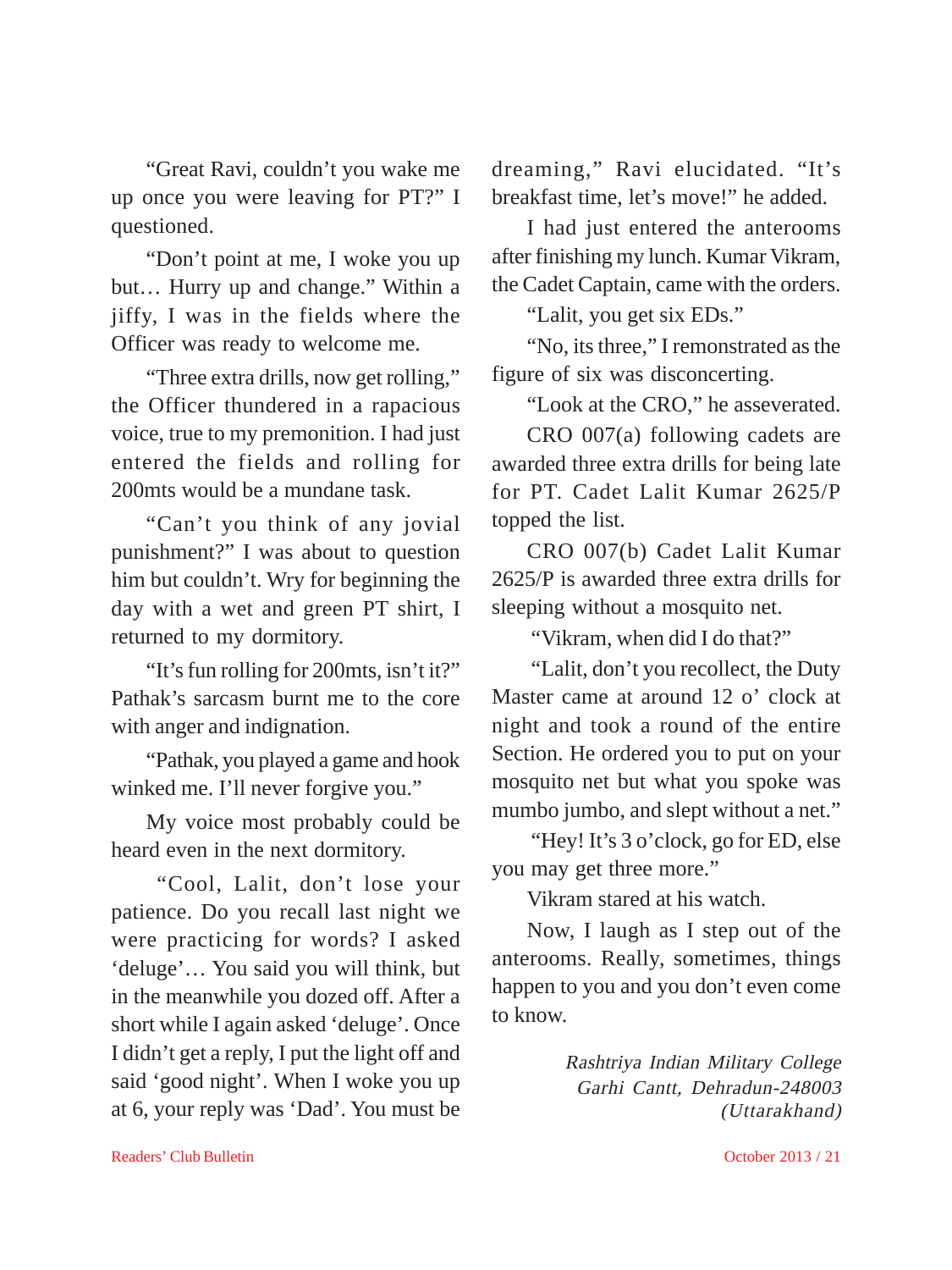## राजकुमार और परी

### वेद प्रकाश कंवर

एक राजा था। उसकी सुंदर रानी थी। दोनों अपनी प्रजा से बहुत प्रेम करते थे। कुछ दिनों से वे बड़े दुखी रहते थे। एक घोर समस्या उनके राज्य में आन पड़ी थी। एक जादूगर अपने काले जादू की शक्तियों से किसी भी सुंदर लडकी को उसके शादी के मंडप से उठाकर ले जाता और गायब हो जाता। दरअसल, जंगल में उसने एक जादुई सुरक्षित किला बना रखा था और वह उन्हें वहीं ले जाता।

राजा-रानी इससे बहुत दुखी थे। राजा ने एक घोषणा की कि जो कोई उस जादूगर को पकड़ेगा उसे बहुत बड़ा इनाम दिया जाएगा। बहुत-से बहादुर उस जादूगर को पकड़ने मारने गए पर कोई वापस नहीं लौटा।

राजा बडा निराश रहने लगा। यह देख एक दिन राजकुमार राजदरबार में उठा और उसने घोषणा की, ''मेरे जीवन का क्या लाभ जिसमें मेरे माता-पिता प्रसन्न न हों और हमारी प्रजा



दुखी रहे। जब तक मैं उस शैतान राक्षस जादूगर को नहीं मार गिराता तब तक मैं वापस कतई नहीं लौटूँगा, चाहे मेरी जान ही क्यों न चली जाए!"

यह कहकर वह निकल पड़ा उस जादूगर को पकडने। यद्यपि राजा को भय और शक था. फिर भी वह निकल पडा। रास्ते में आसमान से उड़कर नीचे... नीचे... उसके पास आती हुई एक परी मिली। उस परी ने राजदरबार में इस राजकुमार की बात सुनी थी। वह उस जादूगर को पकड़ने में उसकी सहायता करना चाहती थी। इसलिए कि वह राजकुमार किसी इनाम के लिए उसे पकड़ने नहीं जा रहा था बल्कि लोगों की भलाई के लिए जा रहा था। युवा कन्याओं की सहायता करने जा रहा था। इस कारण वह उसे सहायता पहुँचाना चाहती थी।

राजकुमार को एक तलवार थमाते हुए और उसकी कलाई पर एक काला धागा बाँधते हुए वह बोली, ''जाओ राजकुमार, अब तुम पर कोई विजय नहीं पा सकता!" और उसने उँगली के इशारे से राजकुमार को उस जादूगर के किले का रास्ता बता दिया।

राजकुमार ऊबड़-खाबड़ रास्तों पर चलते हुए बड़ी कठिनाई से उस किले के पास पहुँचा। वह उस किले के बाहर एक बड़े मोटे तने वाले गिरे हुए पेड़ के पीछे छुप गया। कुछ समय पश्चात उसने देखा कि वह शैतान जादूगर एक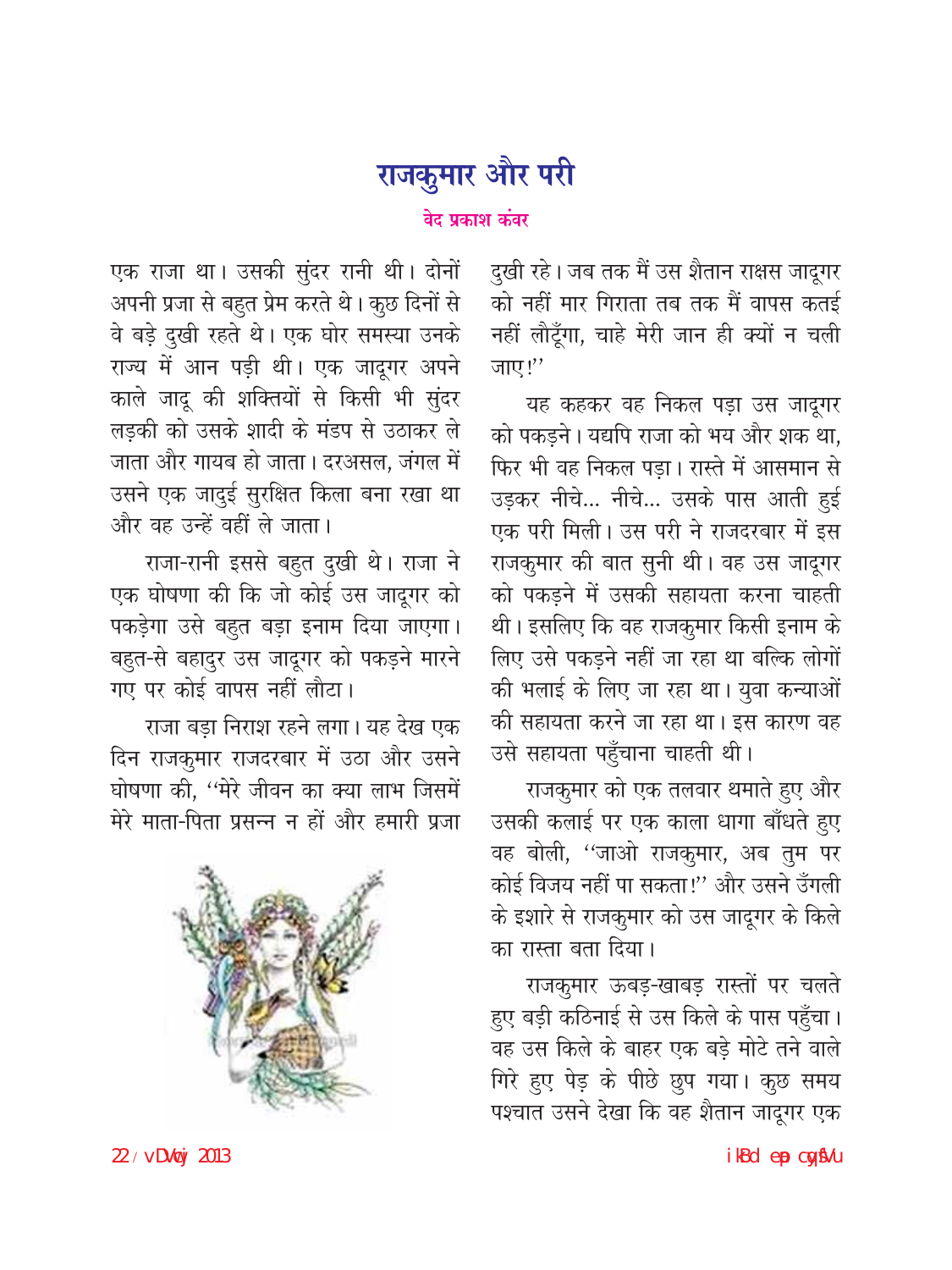

और युवा कन्या को अपने दाएँ कंधे पर उठाए ला रहा है और वह कन्या रो रही है, चीख और चिल्ला रही है। ज्योंही जादूगर ने अपने जादू से उस किले का विशाल गेट खोल उसके अंदर कदम रखा, राजकुमार भी लपककर किले के अंदर घुस गया। उसने जादूगर को ललकारा। जादूगर उसे वहाँ देखकर हैरान रह गया।

दोनों के बीच युद्ध आरम्भ हुआ। जादूगर ने अपनी सारी जादुई शक्तियों का प्रयोग किया, पर सब बेकार रहा। ज्योंही राजकुमार की तलवार ने परी के बताए अनुसार जादूगर के दाएँ हाथ में बँधे काले धागे को काटा, जादूगर की सारी शक्तियाँ समाप्त हो गईं। राजकुमार ने उसका सिर काट दिया। सिर कटते ही सारा किला जंगल में परिवर्तित हो गया। सभी कन्याओं को आजाद करा राजकुमार उन्हें राज्य में ले आया। राजा, रानी और सारी प्रजा की खुशी का कोई ठिकाना न रहा।

परी के कहे अनुसार राजकुमार ने परी हारा अपनी दाई बाँह पर बँधे काले धागे को और उसकी दी हुई जादुई तलवार को अपने राज्य वापस लौटते समय नदी में फेंक दिया।

> *फ्लैट नं. 2, पॉकेट-आई, राधिका अपार्टमेंट सेक्टर-14. द्वारका. नई दिल्ली-110078*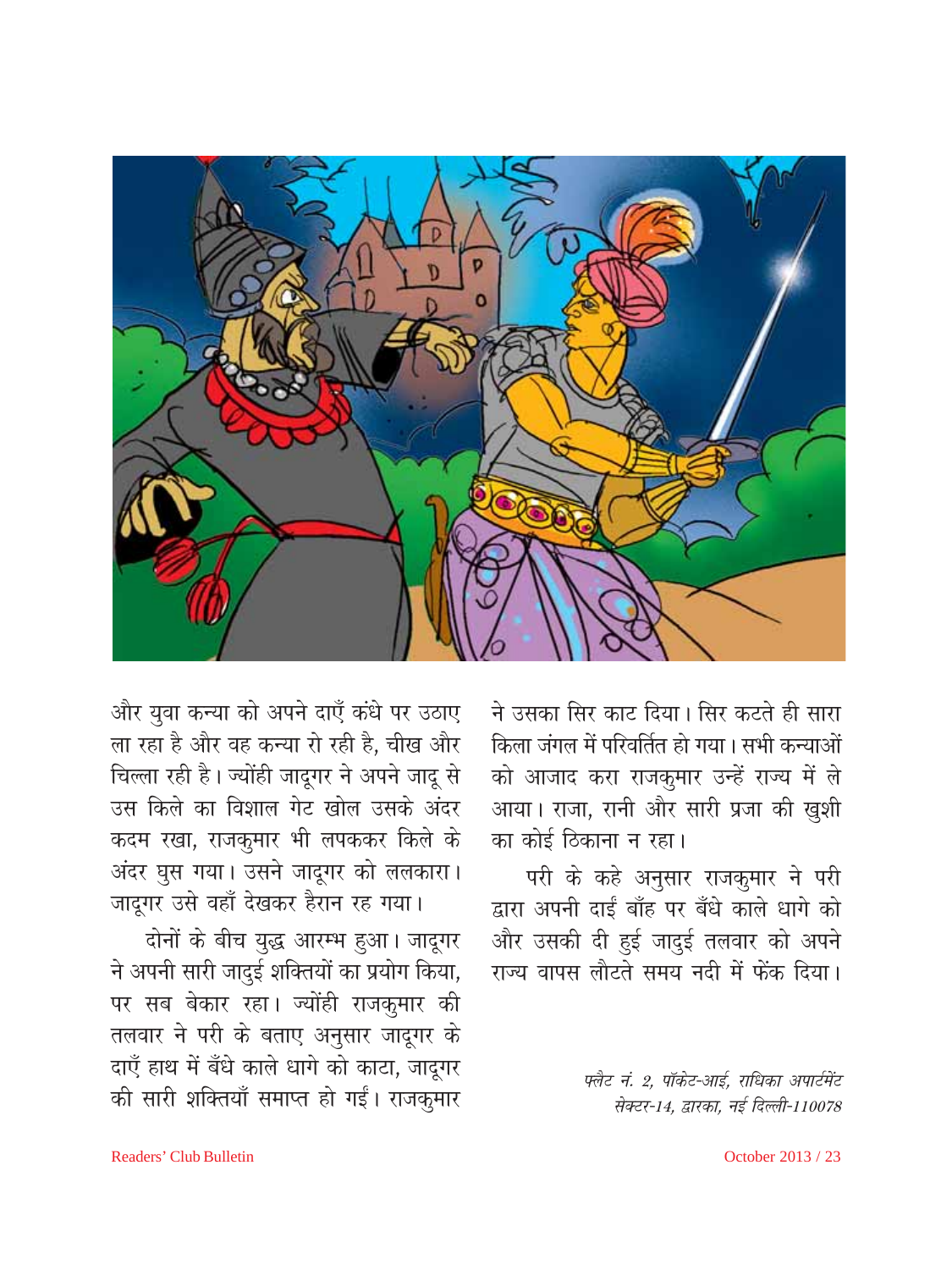छक्कम छक्कम छक्कम रेल

प्रत्यूष गुलेरी



छक्कम छक्कम छक्कम रेल धक्कम धक्कम धक्कम रेल इंजन इसको ठेल रहा बिना टिकट के जावें जेल

नव दुल्हन-सी यह इठलाती सौ-सौ देखो बल खाती है पर्वत-घाटी-मैदानों में लाँघ पुलों पर गर्राती है

इसने सबको अपना माना ऊँच-नीच का भेद न जाना सबको सबके घर पहुँचाना अपना बदले रोज ठिकाना।



सरस्वती नगर, पो. दाड़ी-176057 धर्मशाला (हिमाचल प्रदेश)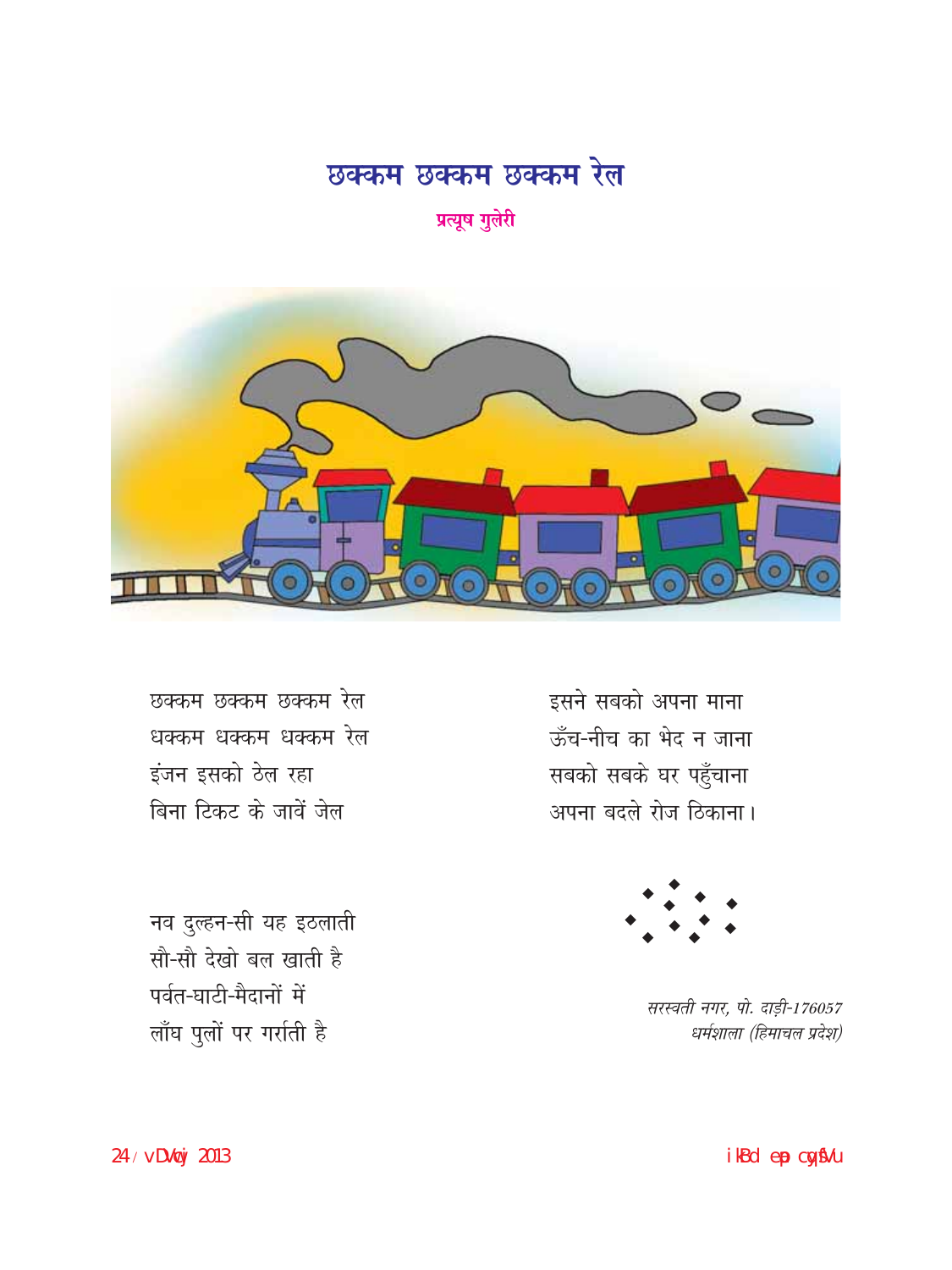## **Birds, Animals and our Voice Mohan Lal Mago**

Nearly 142 years after Charles Darwin wrote that the sounds uttered by birds offer in several respects the nearest analogy to language, Massachusetts Institute of Technology (MIT) researchers have now found that birdsong closely resembles human speech.

Researchers from MIT, along with a scholar from the University of Tokyo, say that Darwin was right when he wrote in The Descent of Man (1871) contemplating how human beings learnt to speak and language could have had its origin from singing.

The evidence, researchers believe, suggests that human language is a grafting of two communication forms found elsewhere in the animal kingdom; first, the elaborate songs of birds, and second, the more utilitarian, information-bearing types of expression seen in a diversity of other animals.

"It is this adventitious combination that triggered human language," coauthor and linguistics professor in MIT's Department of Linguistics and Philosophy said. The idea builds upon a conclusion detailed in an earlier work, that there are two layers in all human languages; an 'expression' layer, which involves the changeable organization of



sentences, and a 'lexical' layer, which relates to the core content of a sentence.

The study, authors say that birdsong closely resembles the expression layer of human sentences whereas the communative waggles of bees, or the short, audible messages of primates, are more like the lexical layer. Between 50,000 and 80,000 years ago, humans may have merged these two types of expressions into a uniquely sophisticated form of language.

> P-65, Pandav Nagar Delhi-110 091

Readers' Club Bulletin Contract Club Bulletin Contract Club Bulletin Contract Club Bulletin Contract Club Bulletin Contract Club Bulletin Contract Club Bulletin Contract Club Bulletin Contract Club Bulletin Contract Club B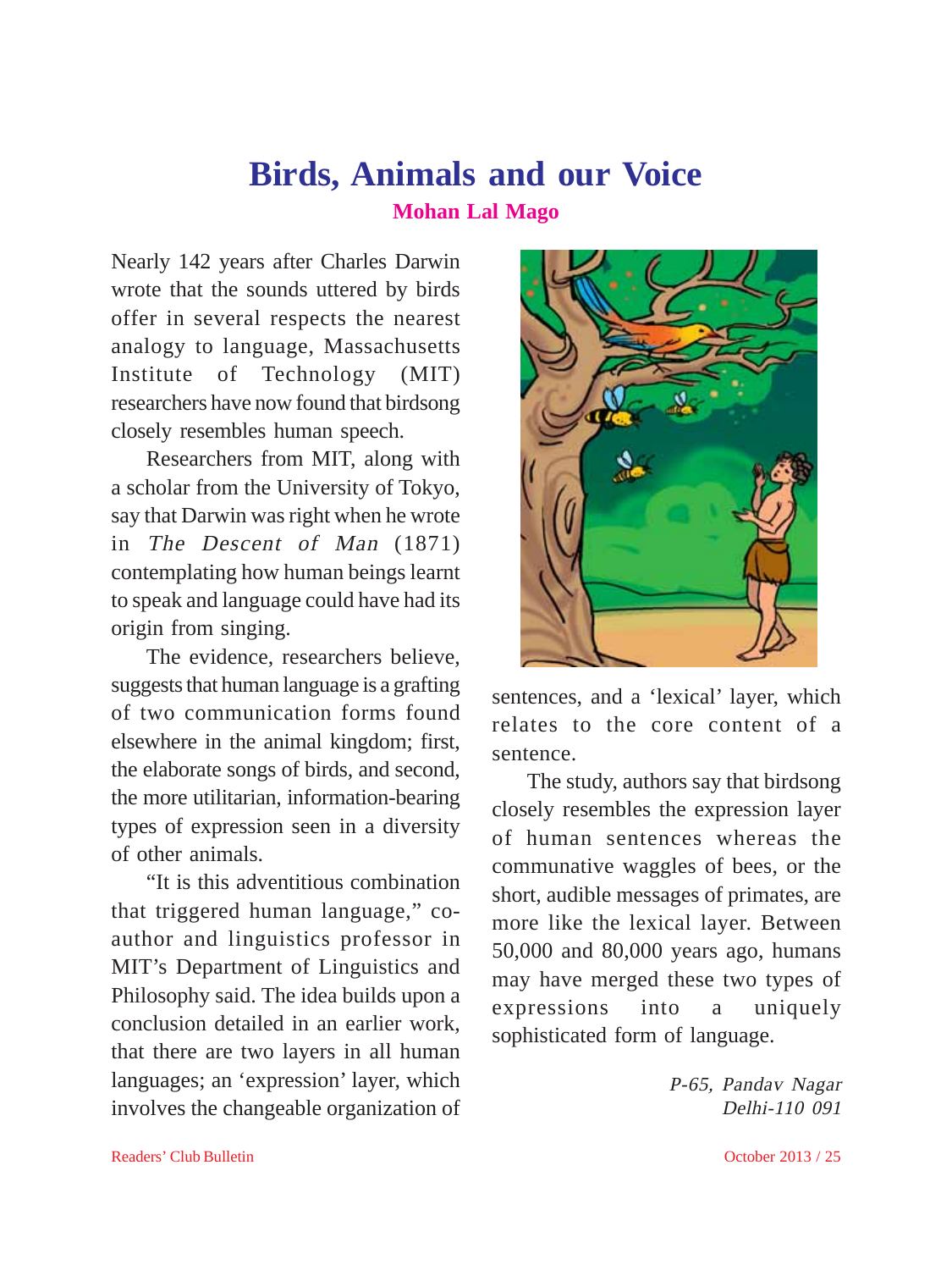### ikBd ep cyfVu

109/323, रामकृष्ण नगर, कानपुर-208012 (उ.प्र.)

 $\overline{3}$ ऊँट गया ससुराल में कोट, पैंट, टाई लटकाकर पान दबाकर गाल में।

 $\mathbf{1}$ बछड़ा बोला गाय से दूध नहीं भाता अब तेरा मुझे प्रेम है चाय से!

 $\overline{2}$ बंदर गया दुकान में एल.सी.डी. लाया, अब देखे क्रिकेट मैच मैदान में।





शिवचरण चौहान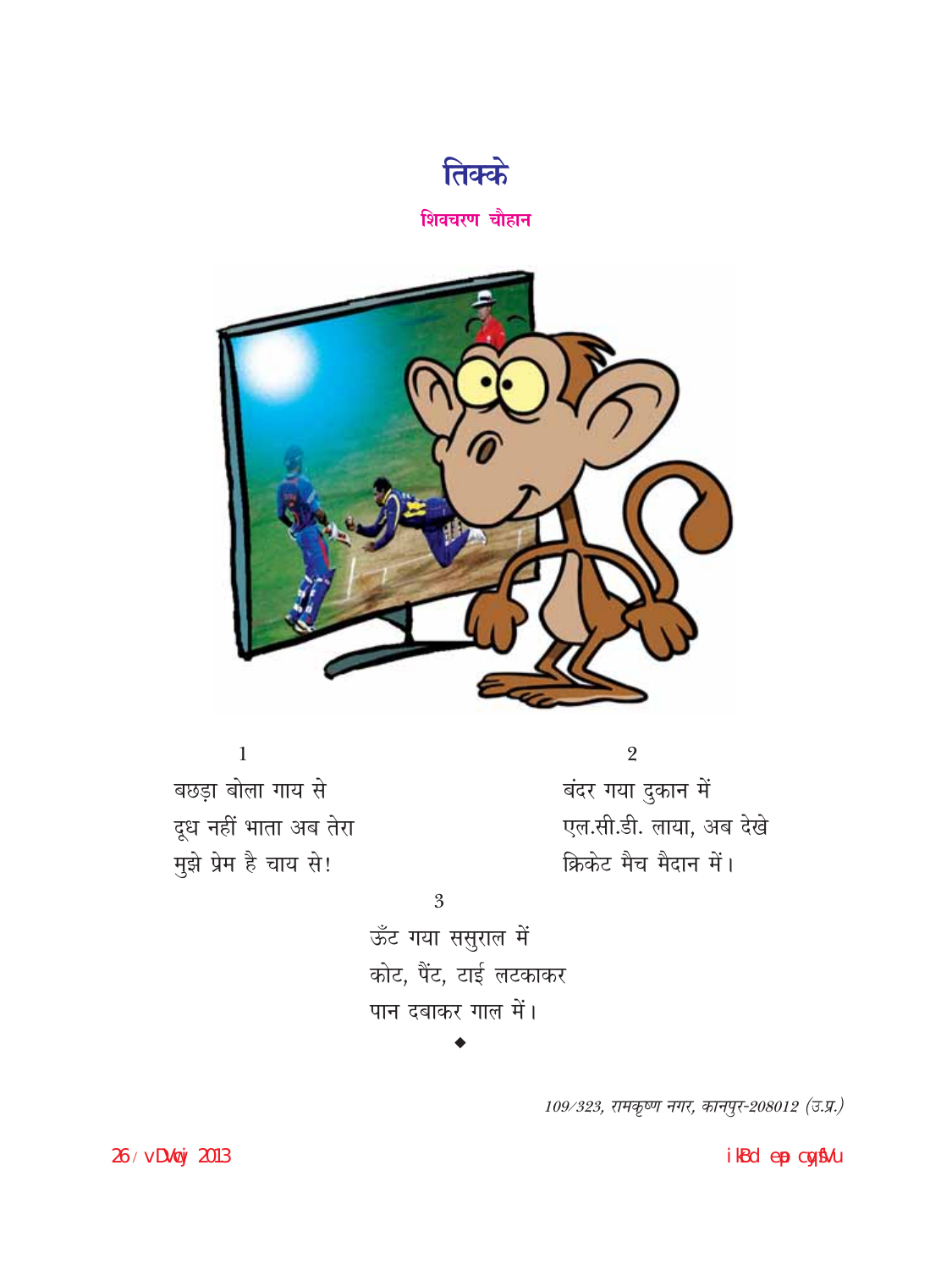## <u>जापान : एक महान देश</u>

### इन्दिरा बागची

ऐसा माना जाता है कि जापान की बुलेट रेलगाडी के आने के समय से वहाँ के लोग अपनी घडी का समय मिलाते हैं। यदि कोई व्यक्ति समय से एक सेकेंड के लिए भी देर से पहुँचेगा तो उसकी ट्रेन छूट जाएगी।

अन्य देशों की तुलना में यह देश यहाँ के निवासियों के लिए सुरक्षित है। यहाँ अपराधों की संख्या कम है और यहाँ की पुलिस इंग्लैंड की पुलिस से भी अधिक सतर्क व कुशल है। स्थानीय पुलिस अपने क्षेत्र के प्रत्येक परिवार को अच्छी तरह से जानती है।

जब कोई भी विदेशी जापान में रहता है तो वह शीघ्र ही हर काम को सुचारु रूप से करना सीख जाता है। इस देश का सिद्धांत है 'जो भी करो ठीक से करो।' चाहे कोई किमोनो पहनकर सडक पर चल रहा हो. घर के प्रवेश द्वार पर अपने जूते उतारकर एक कतार में सजाकर रखता हो, अपने चौपस्टिक्स (खाना खाने की डंडियाँ) को उसके थैले में गाँठ लगाकर उसी पर उन्हें टिकाकर रखता हो अथवा घर के अंदर के लिए अलग जूते तथा शौचालय जाने के लिए अलग चप्पल का प्रयोग करता हो।

इसी प्रकार, छोटे-छोटे नियमों का पालन करके जापान निवासी अपने जीवन में अनुशासन लाते हैं। इस देश में परिश्रम को महत्व दिया जाता है। उनके लिए कोई भी कार्य छोटा नहीं है। इस देश में सड़क पर झाडू लगाने वाला भी

जापान के इतिहास के पन्ने पलटने से हम पाएँगे कि इस देश के लकडियों से बने शहर बार-बार भूकम्प, युद्ध तथा अग्नि के द्वारा सम्पूर्ण रूप से नष्ट होते रहे हैं, परंतु इस देश के निवासी इन दुर्घटनाओं से कभी हताश नहीं हुए। हर बार उन्होंने इन आपदाओं और विपत्तियों का साहसपूर्वक सामना किया और एक नए एवं पहले से भी अच्छे देश का पुनर्निर्माण किया।

जापान में उसके निवासियों को निरंतर प्रकृति के प्रकोप का सामना करना पड़ता है। भूकम्प और उससे उत्पन्न झटके जापानी लोगों के जीवन का अभिन्न अंग बन गए हैं। बाहर से अत्यधिक सुंदर दिखने वाला ज्वालामुखी पर्वत फ़्जी, जिसमें से हमेशा धुआँ निकलता रहता है तथा सकुराजिमा पर्वत, जो काली राख उगलता रहता है. जापान के लोगों के जीवन का हिस्सा हैं।

1995 में कोबे में हुए भूकम्प के बाद जापानियों ने अपने भवनों को भूकम्प से सुरक्षित बनाने की कोशिश की है। जापान के स्कूलों में बच्चों को आरम्भ से ही भूकम्प से बचने के उपाय बताए तथा उनके अभ्यास कराए जाते हैं।

लोग कहते हैं कि जापान एक ऐसा बडा गाँव है जहाँ लोग एक-दूसरे के बारे में सोचते हैं। निरंतर प्रकृति की अप्रत्याशित आपदाओं के कारण जापान के लोगों ने एक ऐसे अनुशासित समाज का संगठन किया है जो उन्हें ऐसी आपदाओं से जूझने की शक्ति देता है।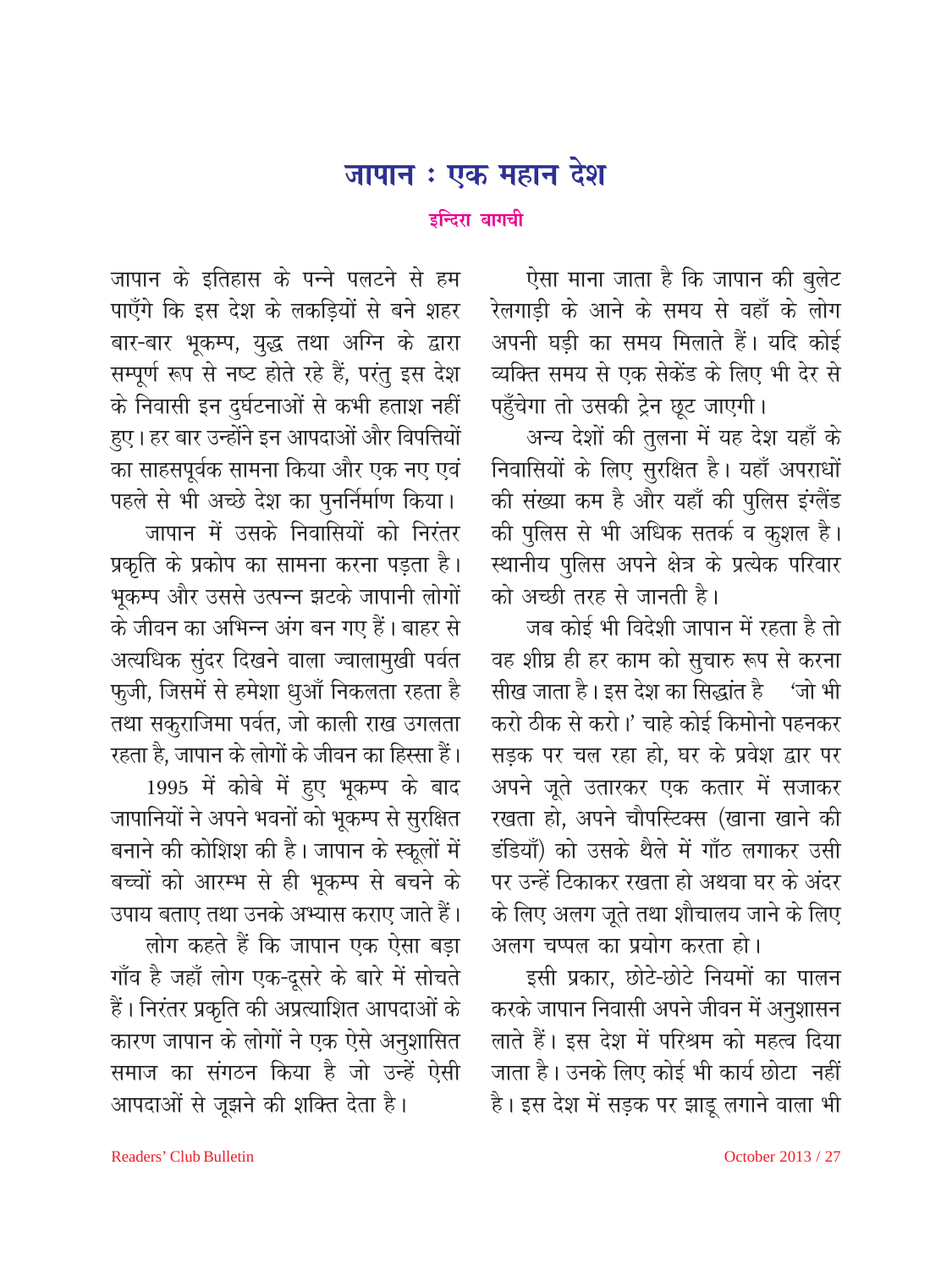अपने काम पर गर्व का अनुभव करता है और वहाँ की सडकें साफ रहें इस बात का विशेष ध्यान रखता है।

इस देश में क्रोध का प्रदर्शन करना असभ्यता का चिहून माना जाता है। बड़ी-से-बड़ी घटना में भी जापान के लोग शांत बने रहते हैं। सड़क पर कोई दुर्घटना होती है, जैसे गाड़ी की टक्कर, तो दोनों ही पक्ष के लोग एक-दूसरे के सामने झुककर नम्रता से क्षमा माँगते हैं, गाली-गलौज या मारपीट नहीं करते। अपने दुर्भाग्य पर जोर-जोर से चिल्लाकर रोना या माथा पीटना इनके स्वभाव का अंश नहीं है। उनके आँसू भी बिना आवाज किए गिरते हैं। एक और गुण जो जापानियों में कूट-कूटकर भरा है वह है इनकी सहनशीलता ।

कड़ी-से-कड़ी सर्दी में कई घरों में, घर को गरम रखने का साधन 'कोकात्सु' है जो एक नीची मेज है, जिसके नीचे एक बिजली का हीटर रखा रहता है और ऊपर एक कम्बल। ये लोग इस कम्बल में अपने पैर घुसाकर रखते हैं। उनका मानना है कि यदि आपके पैर और



पेट गरम हैं तो बाकी शरीर एकदम ठीक रहेगा।

परंत पिछले साल जापान के सामने एक गंभीर चुनौती आई भयंकर भूकम्प तथा सुनामी के रूप में। इसने देश को सम्पूर्ण रूप से धराशायी कर दिया। यहाँ तक कि वहाँ के न्युक्लियर पावर स्टेशन को भारी क्षति पहुँची। परंतु अपने साहस तथा दृढ़ संकल्प शक्ति के द्वारा वे इस स्थिति से भी उबर गए हैं। इनलोगों में पुनर्निर्माण की जो योग्यता है वह अनुपम है। यहाँ शिंतो के मंदिरों को हर बीस साल में तोडकर फिर से नई लकडी लगाकर बनाया जाता है।

जापान का इतिहास गवाह है कि वहाँ के लकड़ी से बने शहर युद्ध, आग तथा भूकम्प द्वारा नष्ट होते रहे हैं। 1860 ई. के सिविल वार के पश्चात उत्तरी जापान भूकम्प में नष्ट हो गया था। 1923 में कान्टो के भूकम्प में तोक्यो एक राख के समुद्र में परिवर्तित हो गया था। द्वितीय विश्वयुद्ध में अमेरिका की बमबारी में देश के दो बडे शहर, हिरोशिमा एवं नागासाकी, नेस्तनाबूद हो गए थे। उसके बाद, 1995 में भयंकर भूकम्प आया।

परंतु जापानियां ने प्रकृति के किसी भी प्रकोप के सामने हार नहीं मानी। उन्होंने हर बार पहले से भी अधिक सुदृढ़ तथा सुंदर जापान का पुनर्निर्माण किया। इसी कारण जापान विश्व का एक शक्तिशाली देश माना जाता है। जापानियों के हौसले और जज्बे से दुनिया के हर देश सीख ले सकते हैं।

> सी-103, पूर्वाशा अपार्टमेंट मयूर विहार, फेज-1, नई दिल्ली-110091

28 / vDVmj 2013

ikBd ep cyfVu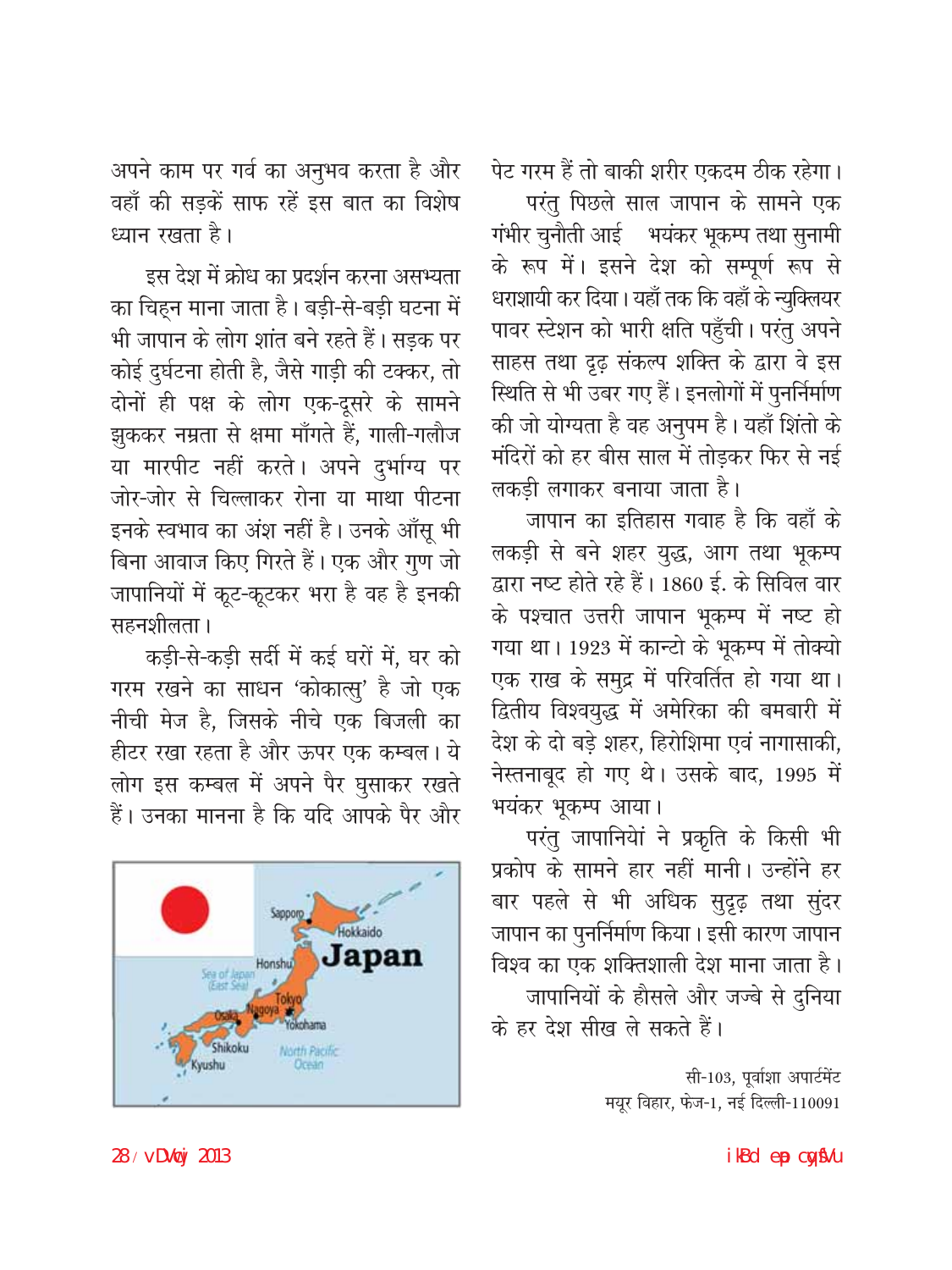My Page

## **Highs and Lows**

**Cadet Vivek Boora**

My life is full of ups and downs sometimes world is there, standing with a crown sometimes I am so alone it feels as if everything has gone but still my reply to hardships is never say never

My heart knows hard times do not last forever every day is just like a task for me when it's complete I feel so free

Life is just like a rat race people don't have any time and they don't know what they chose Grandma no longer sings small children sweet rhyme running truant from homework will be a big crime

Human being the biggest destroyer of nature



does not care for any creature growing selfish day by day all creatures remain for him to slay

Sometimes I sit alone and think in this way, our mother earth will shrink don't destroy it for God's sake stop this trend as she is not a foe, but our friend.

Rashtriya Indian Military College Garhi Cantonment, Dehradun-248003 (Uttarakhand)

Readers' Club Bulletin October 2013 / 29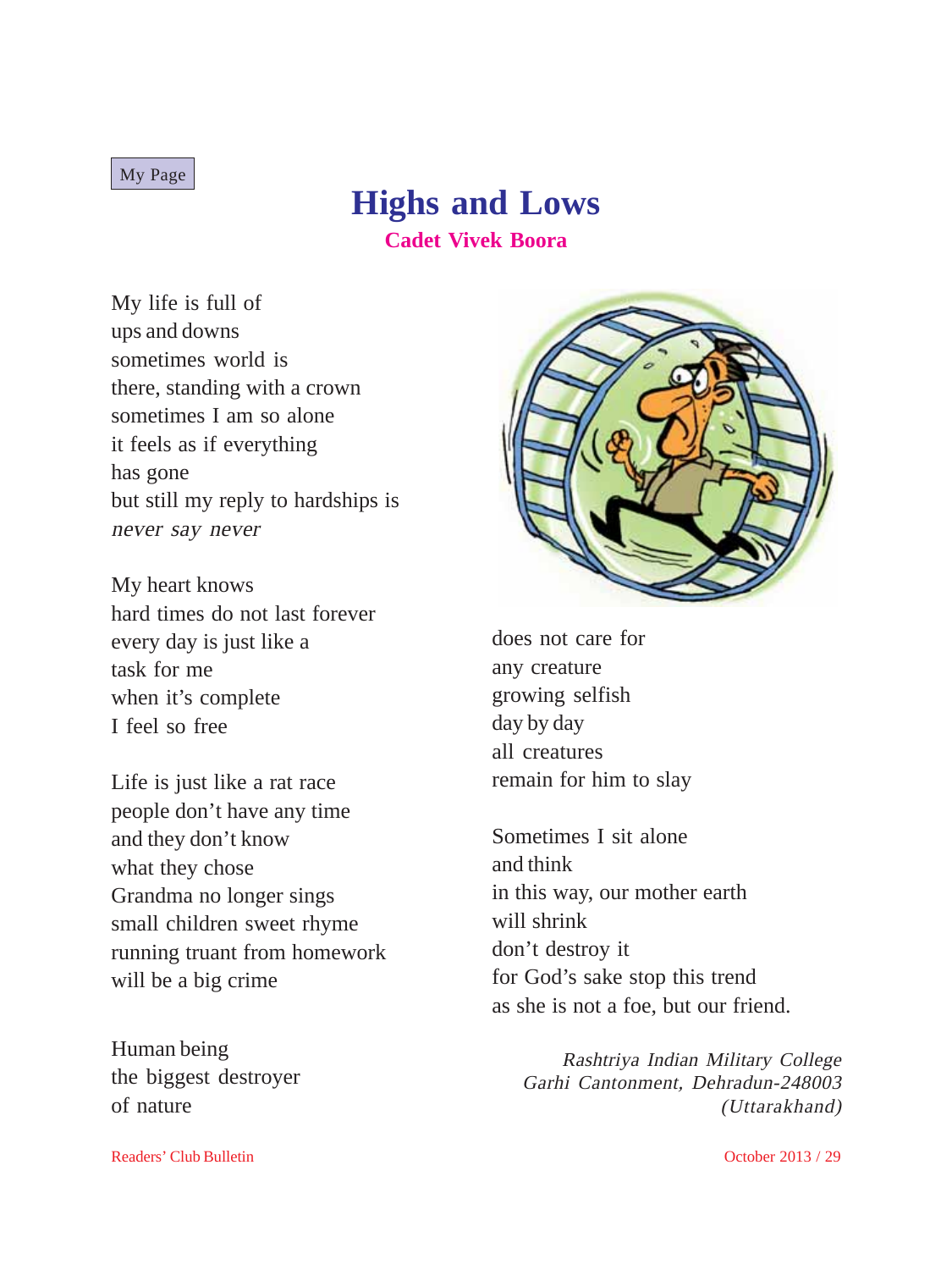## हमारे प्रिय शास्त्री जी

मीनू श्रीवास्तव

परिस्थितियों में भी जबकि पैसे के अभाव में उसे तैरकर नदी पार करनी पड़ती थी तब से और जब वे सार्वजनिक जीवन के सर्वोच्च पद (प्रधानमंत्री) पर रहे तब तक एक दिन भी अपने इस आदर्श से विचलित नहीं हुए। इस संकल्पजयी, दृढ़ इस्पात से भी अधिक कठोर और मोम से भी मुलायम व्यक्तित्व के स्वामी का नाम था जलाल बहादुर शास्त्री।

लाल बहादुर शास्त्री का जन्म 2 अक्टूबर, 1904 को मुगलसराय (उ.प्र.) के एक साधारण परिवार में हुआ। पिता के देहांत के बाद माँ ललिता देवी उन्हें नाना के घर ले आई और वहीं नाना के स्नेह संरक्षण में हरिश्चंद्र स्कूल में उनका दाखिला हुआ। जिन दिनों वे पढ़ रहे थे उन्हीं दिनों देश में गाँधी जी की आँधी आई और सारे देश में असहयोग की हवा बहने लगी। लाल बहादुर के दिल में भी देशप्रेम की आग उत्पन्न हुई और विद्यार्थी जीवन में ही असहयोग आंदोलन में भाग लेने के कारण जेल यात्रा करनी पड़ी। भोली माँ ने बहुत समझाया कि हमको इस चक्कर में नहीं पड़ना चाहिए, पर वह दृढ़ता से बोले कि माँ, तुम चिंता न करो। जिस प्रकार मुझे देश के प्रति कर्तव्य की चिंता है वैसे ही मैं परिवार के प्रति अपने दायित्वों को भी नहीं भूल सकता। शास्त्री जी ने जो कहा उसे पूरी तरह से निभाया।

इसके बाद वे काशी विद्यापीठ में भर्ती हुए और 'शास्त्री' की परीक्षा अच्छी श्रेणी में पास



काशी विद्यापीठ का एक छात्र छुट्टिटयों में अध्यापक के साथ उनके गाँव आया। अध्यापक जिस मकान में रहते थे उसके पास ही एक संगीतप्रेमी वृद्ध संत कबीर का यह भजन गाया करता

झीनी चादर बीनी चादर चदरिया यह चदरिया सुरनर मुनि ओढ़ि ओढ़ि के मैली कीन्हीं चदरिया दास कबीरा जतन से ओढी ज्यों के त्यों धर दीन्हीं चदरिया। छात्र गीत की पंक्तियाँ सुनकर भाव-समाधि में खोया हुआ था कि अध्यापक ने उसका ध्यान भंग करते हुए पूछा, "क्या सोच रहे हो?"

''सोच रहा हूँ कि मैं भी अपनी चदरिया जतन से ओढ़कर ज्यों-के-त्यों धर दूँगागुरु जी।'' अध्यापक ने उसे प्रोत्साहित करते हुए कहा कि खूब जतन से ओढ़ना मेरे बेटे। इस छात्र ने अपना कथन जीवन भर निभाया। यह छात्र उन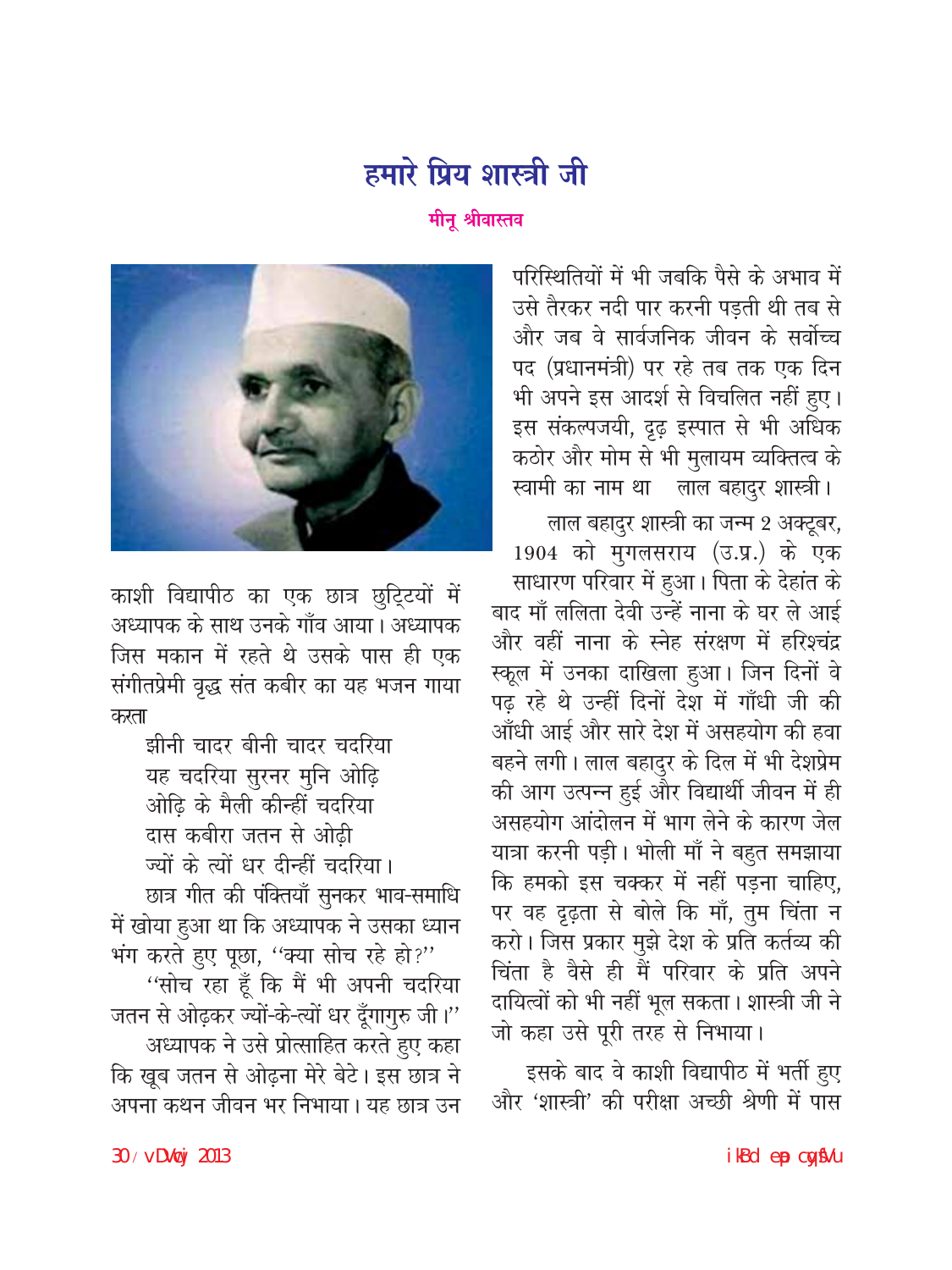की। अनेक व्यक्ति उनके नाम से समझते थे कि वह एक संस्कृत पंडित रहे होंगे पर सच्चाई यह थी कि उस समय काशी विद्यापीठ की यह उपाधि स्नातक डिग्री के समतुल्य समझी जाती थी। इसका नाम बी.ए. न रखकर शास्त्री इसलिए रखा गया था कि लोगों में भारतीयता की भावना को बल मिले।

शास्त्री हो जाने के बाद वे लाला लाजपत राय की सरवेंट ऑफ पीपुल्स सोसायटी में शामिल हो गए। इसमें शामिल होने के बाद सर्वप्रथम मुजफ्फरनगर जिले में हरिजन उद्धार का काम किया। उसके बाद इलाहाबाद आए और किसानों के आंदोलन का हिस्सा बने। इलाहाबाद में ही उन्होंने काँग्रेस में पदार्पण किया और जिला काँग्रेस कमेटी के मंत्री बनाए गए। 1927 में उनका विवाह ललिता देवी के साथ हुआ।

काँग्रेस संगठन में शास्त्री जी को जो भी कार्य दिया जाता था उसे वे पूरे मनोयोग से करते। फलतः बडे-बडे नेता उन पर विश्वास करने लगे। सन् 1937 से 1940 के बीच का समय उनके लिए हर तरह से देशसेवा के काम में ही बीता। सच्चे लोकसेवी की भूमिका वे बखूबी निभाते रहे। आजादी के पूर्व गठित मंत्रिमंडल में वे उत्तर प्रदेश के गृहमंत्री बने, संसदीय सचिव बने। उनकी गणना लौह व्यक्तित्व वाले महापुरुष में की जाती थी। स्वतंत्रताप्राप्ति के बाद जब संयुक्त प्रांत का गठन हुआ तो उन्हें पुलिस और यातायात मंत्री बनाया गया। अगले चुनाव में वे केंद्रीय मंत्रिमंडल में रेल विभाग के मंत्री बनाए गए। इस विभाग में अपने कार्यकाल के बीच एक सामान्य रेल दुर्घटना के लिए स्वयं को दोषी अनुभव कर नैतिक दृष्टि से इस्तीफा दे दिया ।

नेहरू जी के बाद लाल बहादुर शास्त्री देश के प्रधानमंत्री बने। पाकिस्तान के साथ उन्होंने मित्रतापूर्ण संबंध बनाने चाहे, पर पाकिस्तान ने यह सोचकर भारत पर आक्रमण कर दिया कि नेहरू जी के बाद भारत की स्थिति कमजोर हो गई है। लेकिन उनके नेतृत्व में भारतीय सेनाओं ने डटकर मुकाबला किया और पाकिस्तान को बुरी तरह से हारना पड़ा।

प्रधानमंत्री पद पर पहुँचकर भी शास्त्री जी ने अपनी साधक स्तर की सादगी नहीं छोड़ी। भारतीयता के वे इतने अनन्य भक्त थे कि जब कभी भी वे विदेश जाते वहाँ भी सदैव भारतीय भोजन ही करते थे।

पाकिस्तान को युद्ध में कड़ी मात मिलने के बाद उसने रूस की मध्यस्थता पर वार्तालाप करना स्वीकार कर लिया। यह वार्ता जनवरी 1965 में ताशकंद में हुई। शास्त्री जी और पाकिस्तान के तत्कालीन राष्ट्रपति अयूब खाँ ने कोसिजिन की मध्यस्थता में युद्ध रोकने और जमीन लौटा देने तथा बाद में शांतिपूर्ण संबंध बनाने का समझौता किया।

11 जनवरी को यह वार्ता संपन्न हुई और संयोग से उसी रात उनका स्वास्थ्य इतने इंभीर रूप से खराब हुआ कि कुछ ही घंटों में उनके प्राण पखेरू उड़ गए। उनकी मृत देह पर ऐसी शांति थी कि मानो वे कह रहे हों कि मैंने अपनी चदरिया ज्यों-के-त्यों धर दीन्ही है।

> ई-18/133, सेक्टर-3, रोहिणी दिल्ली-110085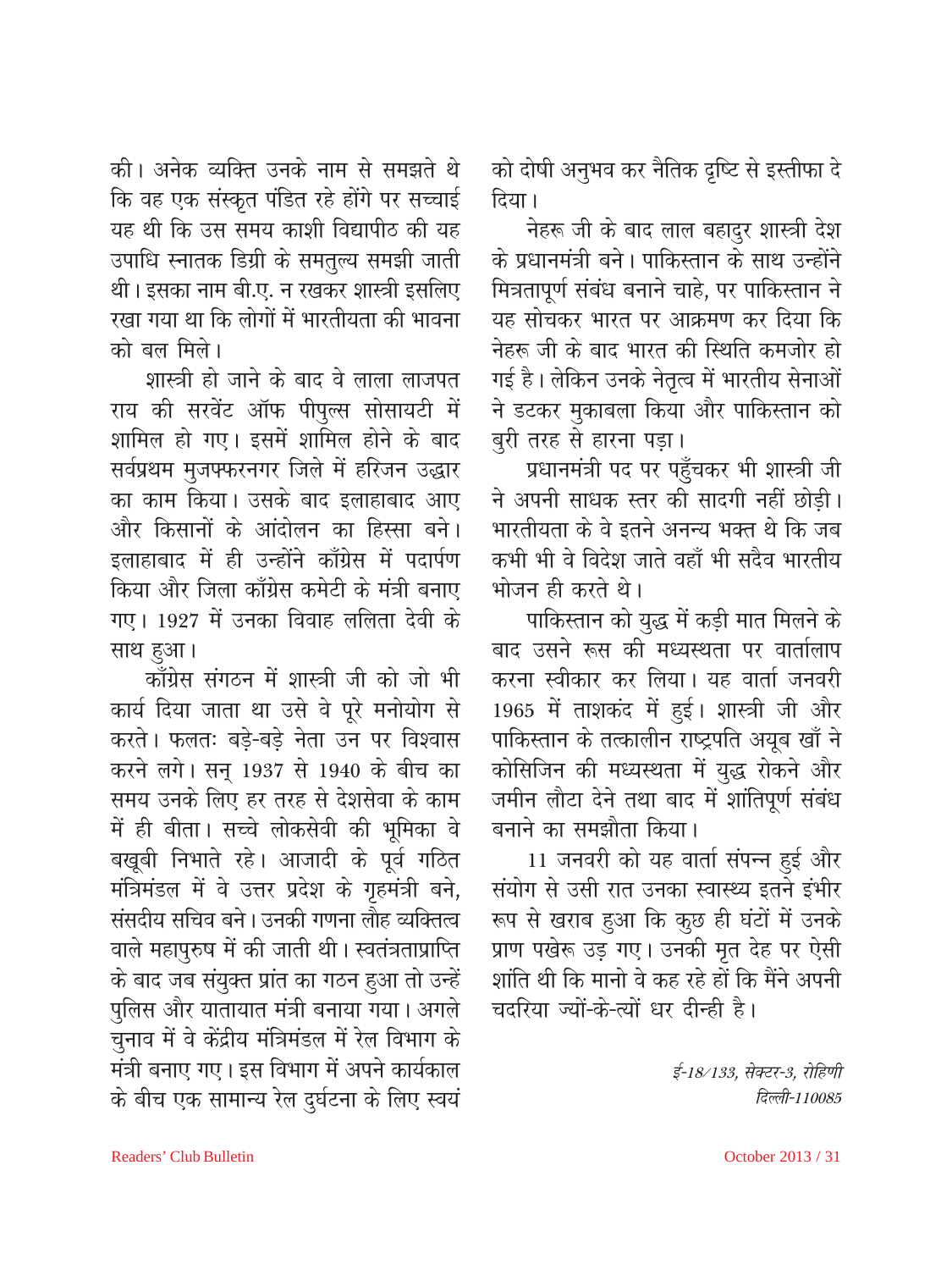खुद करके देखो

## वीरबहूटी या थ्री-व्हीलर कार

आइवर यूशिएल

### बनाना शुरू करो

गेंद का एक-तिहाई हिस्सा काटकर अलग कर दो। अब बेलनाकार कॉर्क का सिर्फ इतना बडा टुकड़ा लो जो गेंद के अंदर जाकर आसानी से घूम सके। इस कॉर्क में केंद्र के पास आर-पार दो सूराख कर दो और इसमें से इलास्टिक बैण्ड इस प्रकार गुजारो ताकि सारी व्यवस्था चित्र के अनुसार हो जाए। बस, इसके बाद गेंद को खूबसूरती के साथ रंगकर इसे आकर्षक वीरबहूटी का रूप दे डालो।

तमाशा देखने के लिए वीरबहूटी को हाथ में लेकर कॉर्क को दक्षिणावर्त्त (clockwise) दिशा में घुमाओ। इससे क्या होगा जानते हो? इलास्टिक बैण्ड में बट पड़ जाएँगे और जब तुम वीरबहूटी को सीधा करके जमीन पर छोडोगे तो ये बट स्वयं खुलने के प्रयास में कॉर्क को भी घुमाएँगे, जिससे जमीन से रगड़ खाता हुआ कॉर्क वीरबहूटी





को आगे बढ़ा देगा। देखने पर यह बड़ा आश्चर्यजनक लगेगा कि वीरबहूटी आखिर चल कैसे रही है।

### ये चीजें जमा करो

पिंग-पांग की गेंद, एक कॉर्क, बड़ा हेयर पिन, पिलास. इलास्टिक बैण्ड. प्लास्टिक के तीन मोती, रंग व ब्रुश।

इसी तरह, थ्री-व्हीलर कार भी बनाई जा सकती है। सब कुछ वैसे ही करना है, अंतर सिर्फ इतना ही है कि हेयर पिन को आधा काटकर इससे कार के अगले पहिये की धुरी बना लो। दोनों पहियों की जगह काम में आएँगे दो मोती। पीछे की धुरी को गेंद में एक ओर से घुसाओ। इसमें मोती पहनाओ और इसे दूसरी ओर से बाहर निकालकर इन बाहर निकले दोनों सिरों को थोड़ा-सा मोड़ दो।

गेंद को इस तरह खूबसूरती के साथ कार की शक्ल में रंग दो कि देखने वाला बस. देखता ही रह जाए।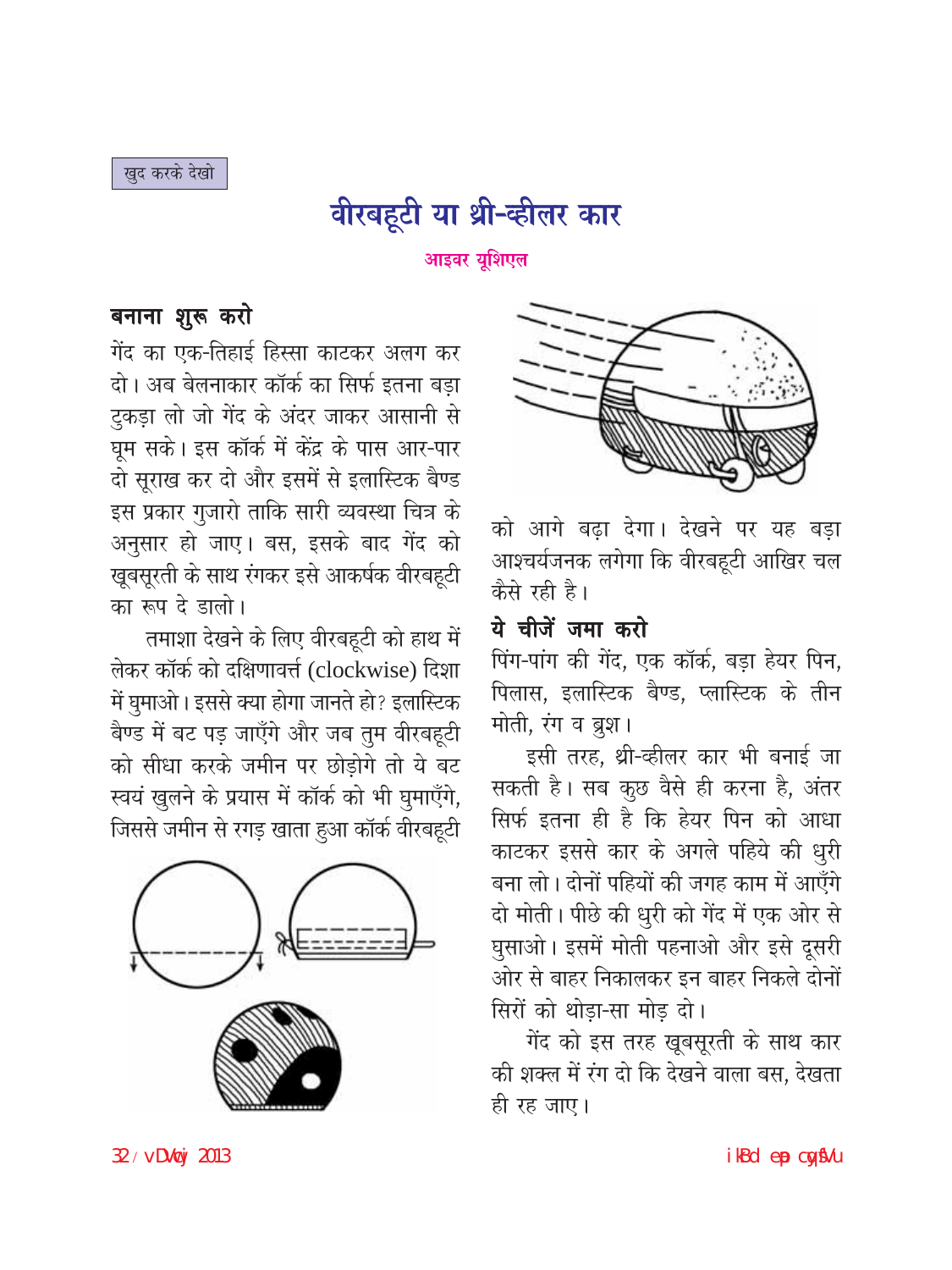

Here are two amazing National Book Trust, India publications for children beautifully illustrated by Durlabh Bhattacharjee. The first book Who is Sharper bears in it an animal tale that dwells on the importance of wit and how it can become a tool to survive in a world deplete of morality.

And, in the second book Forever Friends the frogs and the fish are born in the same pond and look similar. The frogs think they are smarter as they can live in water as well as on land. But dangers loom large…an interesting tale about the bonding that came to be between the frog and the fish. The story has been translated into English by Deep Saikia. A must collection for libraries, schools and children.